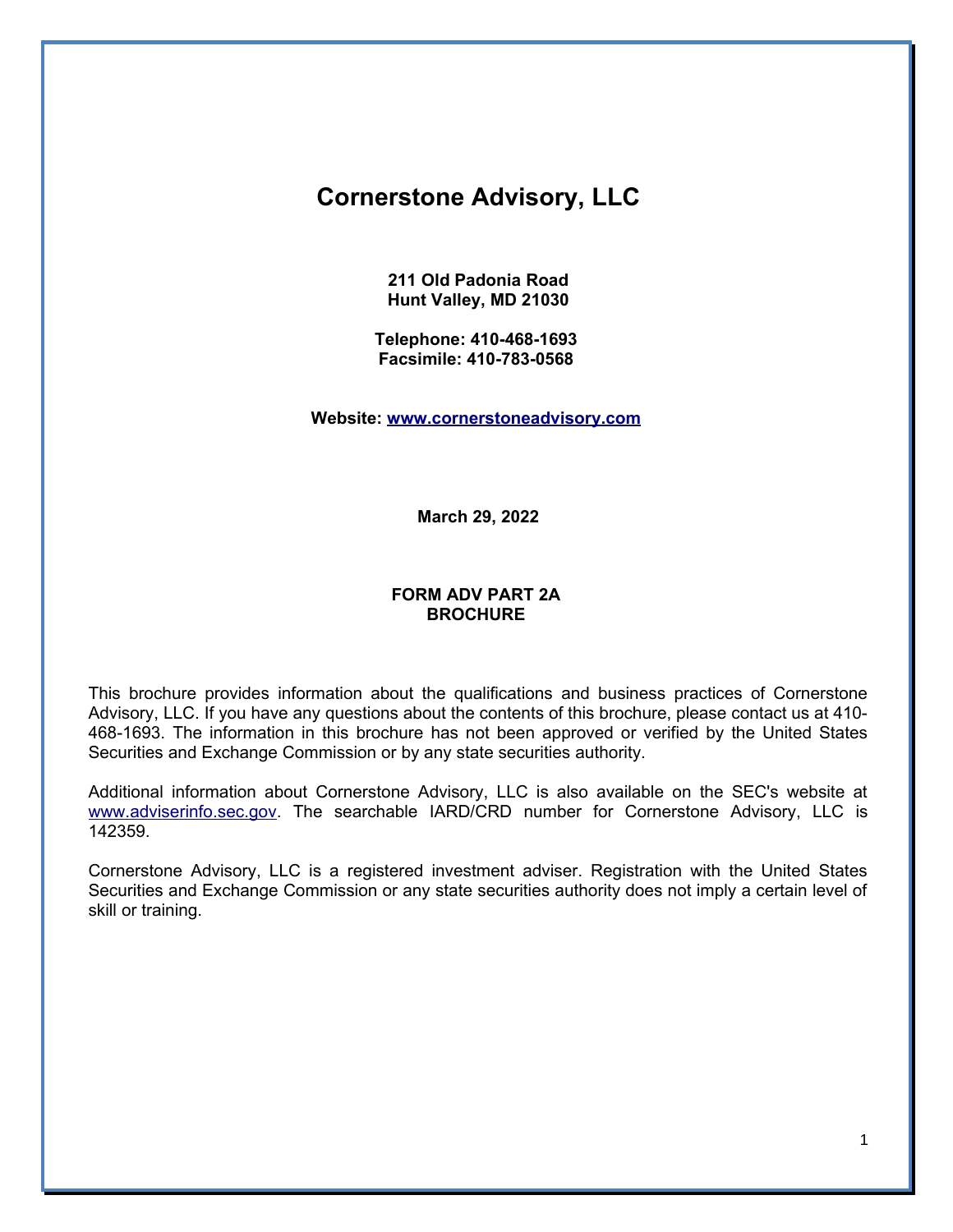## **Item 2 Summary of Material Changes**

Form ADV Part 2 requires registered investment advisers to amend their brochure when information becomes materially inaccurate. If there are any material changes to an adviser's disclosure brochure, the adviser is required to notify you and provide you with a description of the material changes.

Since the filing of our last annual updating amendment, dated March 22, 2021, we have the following material changes to report:

We updated Item 5 to reflect changes to our advisory fee schedule.

We amended Item 4 to disclose that, for the purposes of complying with the DOL's Prohibited Transaction Exemption 2020-02 (PTE 2020-02) where applicable, when we provide advice to you regarding your retirement plan account or individual retirement account, we are fiduciaries within the meaning of Title I of the Employee Retirement Income Security Act and/or the Internal Revenue Code, as applicable, which are laws governing retirement accounts.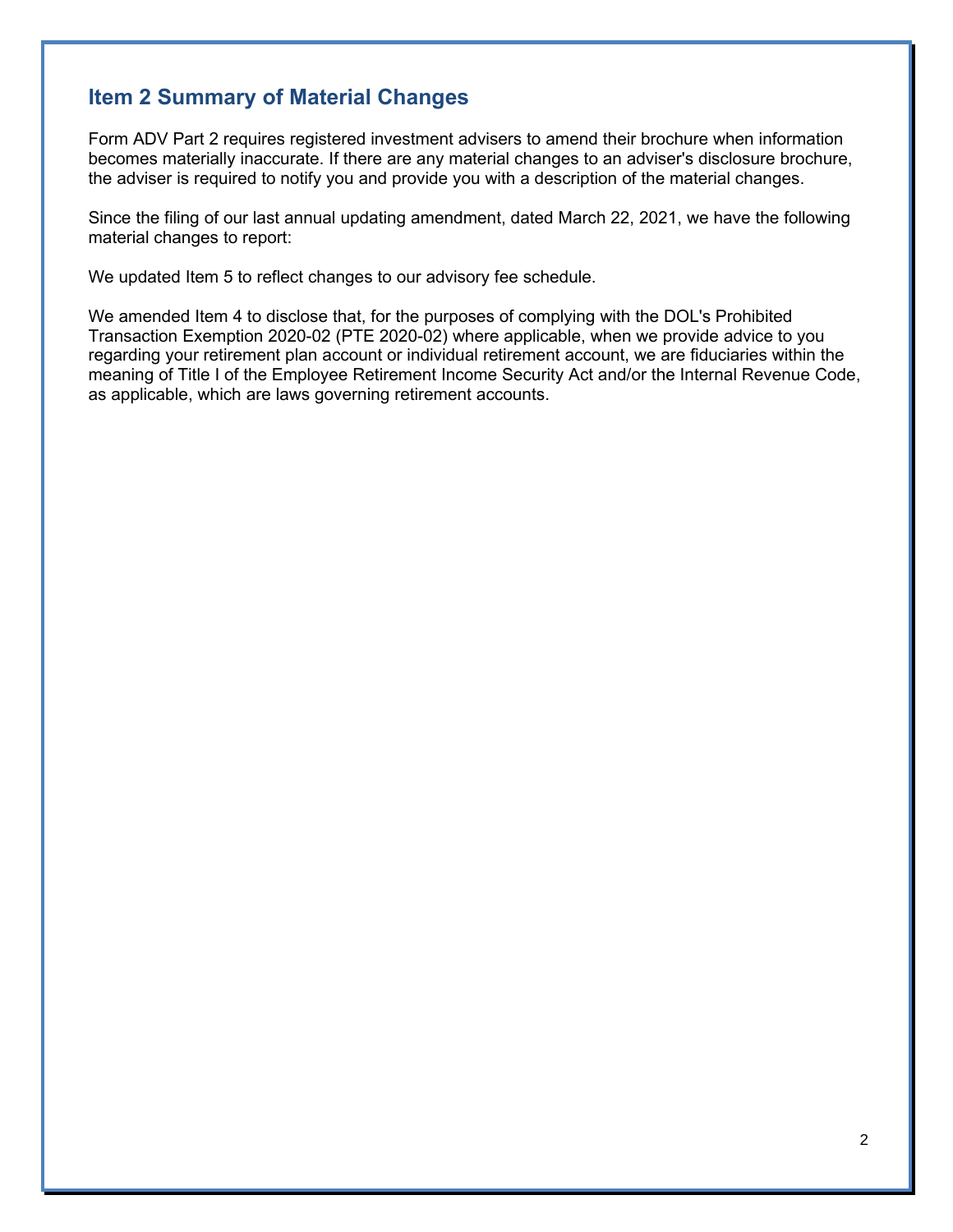# **Item 3 Table Of Contents**

| Item 1 Cover Page                                                                             | Page 1  |
|-----------------------------------------------------------------------------------------------|---------|
| Item 2 Summary of Material Changes                                                            | Page 2  |
| Item 3 Table Of Contents                                                                      | Page 3  |
| Item 4 Advisory Business                                                                      | Page 4  |
| Item 5 Fees and Compensation                                                                  | Page 7  |
| Item 6 Performance-Based Fees and Side-By-Side Management                                     | Page 11 |
| Item 7 Types of Clients                                                                       | Page 11 |
| Item 8 Methods of Analysis, Investment Strategies and Risk of Loss                            | Page 11 |
| Item 9 Disciplinary Information                                                               | Page 19 |
| Item 10 Other Financial Industry Activities and Affiliations                                  | Page 19 |
| Item 11 Code of Ethics, Participation or Interest in Client Transactions and Personal Trading | Page 20 |
| Item 12 Brokerage Practices                                                                   | Page 21 |
| Item 13 Review of Accounts                                                                    | Page 23 |
| Item 14 Client Referrals and Other Compensation                                               | Page 24 |
| Item 15 Custody                                                                               | Page 26 |
| Item 16 Investment Discretion                                                                 | Page 27 |
| Item 17 Voting Client Securities                                                              | Page 27 |
| Item 18 Financial Information                                                                 | Page 27 |
| Item 19 Requirements for State-Registered Advisers                                            | Page 27 |
| Item 20 Additional Information                                                                | Page 28 |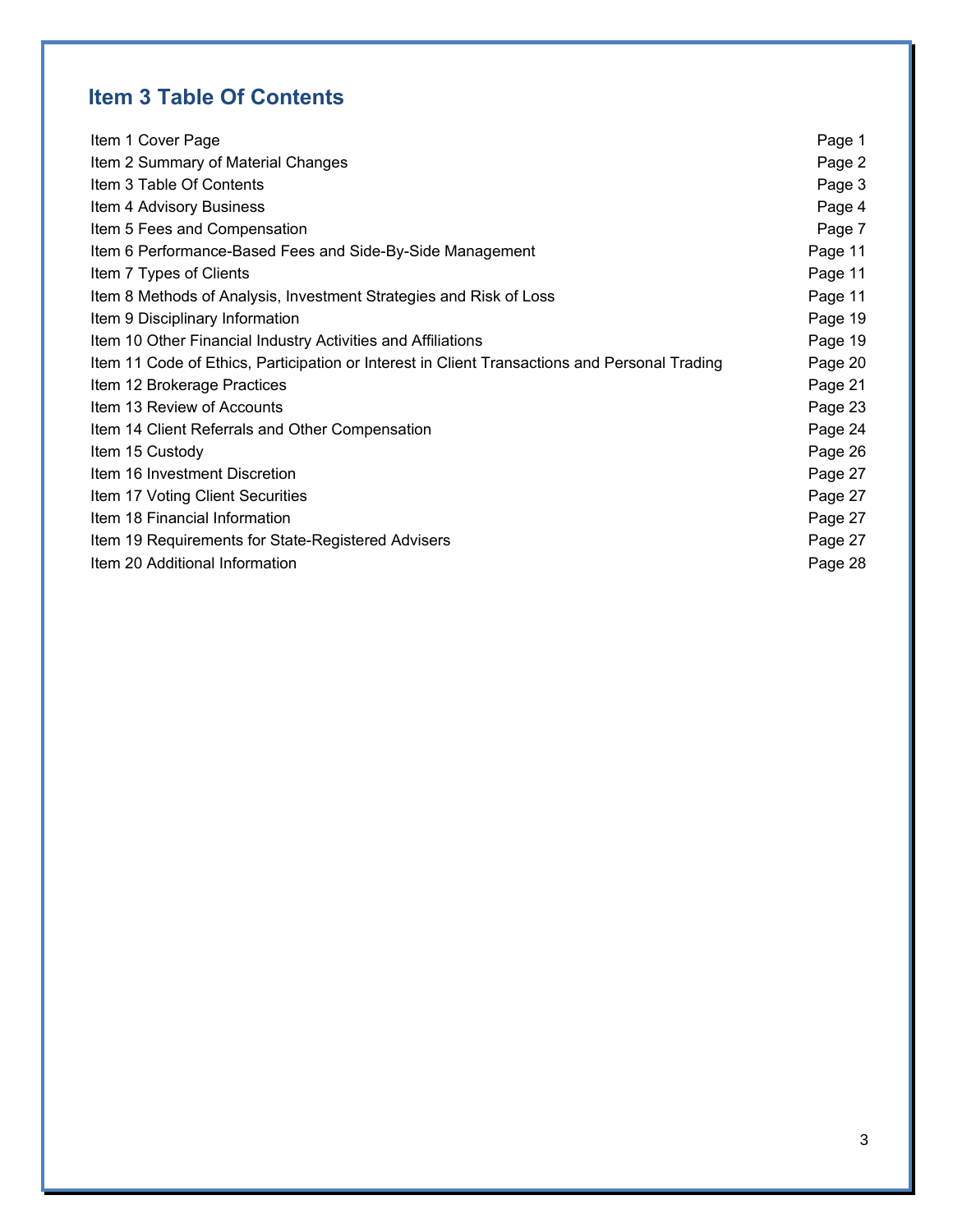## **Item 4 Advisory Business**

### **Description of Services and Fees**

Cornerstone Advisory, LLC ("Cornerstone") is a registered investment adviser based in Hunt Valley, Maryland. We are organized as a limited liability company under the laws of the State of Maryland. We have been providing investment advisory services since 2006. Donald S. Huber, Jr., Thomas N. Biddison, III and Erik D. Johnson are the principal owners of our firm. Currently, we offer the following investment advisory services, which are personalized to each individual client:

- **Portfolio Management Services**
- **Advisor to Private Fund**
- **Recommendation of Third Party Asset Managers**
- **Financial Planning and Consulting Services**
- **Pension Consulting Services**
- **Sub-Advisory Services to Registered Investment Advisers**

The following paragraphs describe our services and fees. Please refer to the description of each investment advisory service listed below for information on how we tailor our advisory services to your individual needs. As used in this brochure, the words "we", "our" and "us" refer to Cornerstone Advisory, LLC and the words "you", "your" and "client" refer to you as either a client or prospective client of our firm. Also, you may see the term Associated Person throughout this brochure. As used in this brochure, our Associated Persons are our firm's officers, employees, and all individuals providing investment advice on behalf of our firm.

### **Portfolio Management Services**

We offer discretionary portfolio management services. Our investment advice is tailored to meet our clients' needs and investment objectives. If you retain our firm for portfolio management services, we will meet with you to determine your investment objectives, risk tolerance, and other relevant information (the "suitability information") at the beginning of our advisory relationship. We will use the suitability information we gather to develop a strategy that enables our firm to give you continuous and focused investment advice and/or to make investments on your behalf. As part of our portfolio management services, we may customize an investment portfolio for you in accordance with your risk tolerance and investing objectives. Once we construct an investment portfolio for you, we will monitor your portfolio's performance on an ongoing basis.

If you participate in our discretionary portfolio management services, we require you to grant our firm discretionary authority to manage your account. Discretionary authorization will allow us to determine the specific securities, and the amount of securities, to be purchased or sold for your account without your approval prior to each transaction. Discretionary authority is typically granted by the investment advisory agreement you sign with our firm and the appropriate trading authorization forms. You may limit our discretionary authority (for example, limiting the types of securities that can be purchased for your account) by providing our firm with your restrictions and guidelines in writing. If you enter into nondiscretionary arrangements with our firm, we must obtain your approval prior to executing any transactions on behalf of your account.

### **Outcome Driven Fund, L.P.**

Our firm is also the investment adviser and management company to the Outcome Driven Fund, L.P. (the "Fund"), a private pooled investment vehicle. The General Partner to the Fund is Cornerstone Management Partners, LLC, an affiliated entity. The objective of the Fund is to use an opportunistic strategy in order to obtain consistent income and reasonable growth in all types of market conditions. The Fund's strategy is to invest in a broad range of securities, the majority of which will be structured notes. The majority of the structured notes will be investment contracts with major investment banks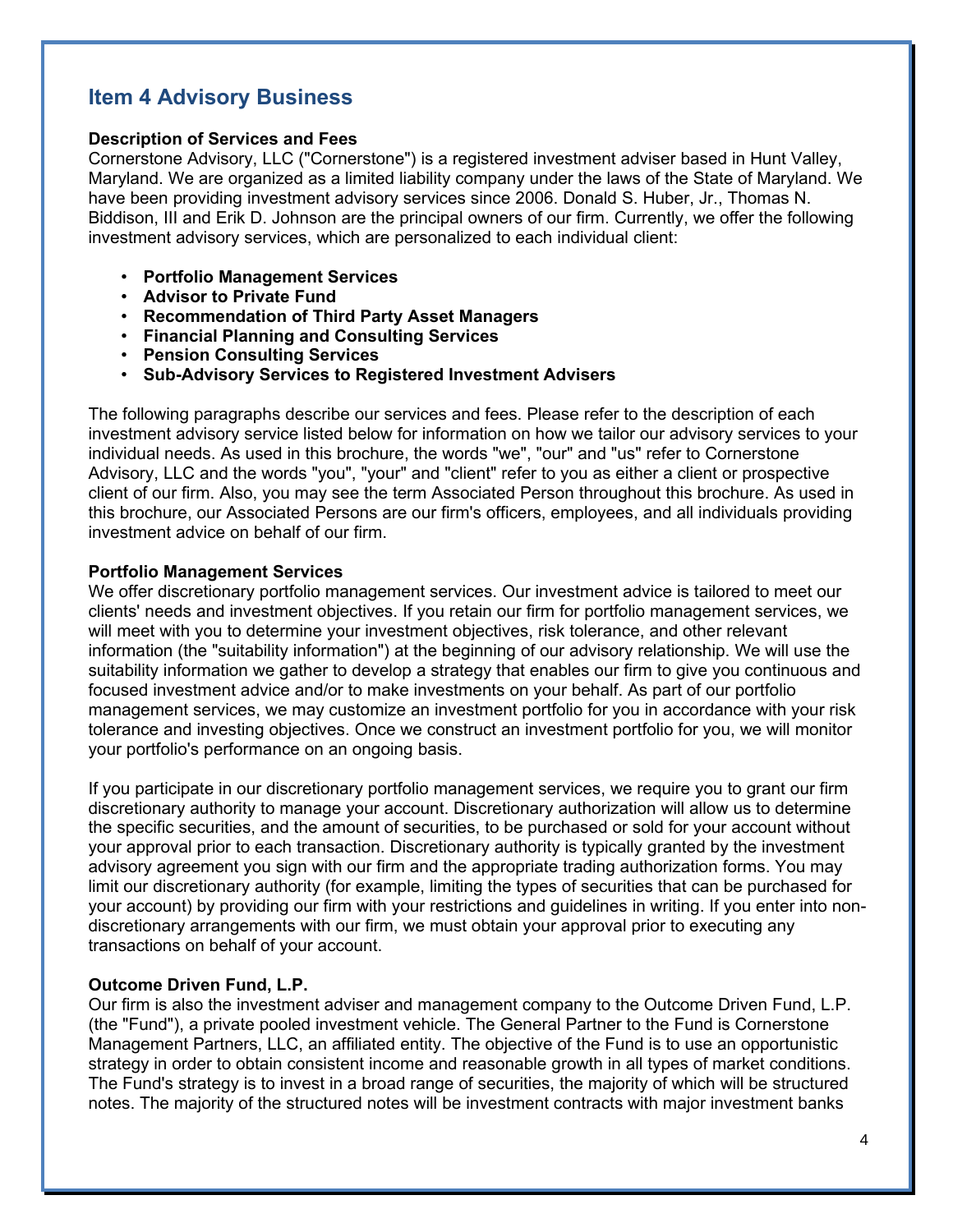that are registered with the Securities and Exchange Commission. The portfolio will be broadly diversified and will include equity, fixed income, commodity, and interest rate strategies with a lower correlation to traditional equity and fixed income instruments.

### **Recommendation of Third Party Asset Managers**

As part of our overall asset management strategy, we may also recommend Third Party Asset Managers ("TPAMs") or programs to manage all or a portion of your account. All TPAMs recommended by our firm must either be registered as investment advisers or exempt from registration requirements. Factors that we consider when making our recommendations include, but are not limited to, the following: the TPAM's performance, methods of analysis, fees, your financial needs, investment goals, risk tolerance, and investment objectives. We will periodically monitor the TPAM's performance to ensure its management and investment style remains aligned with your investment goals and objectives.

Where you have appointed Cornerstone as your agent to buy and sell securities or other investments for your account on a discretionary basis, you have delegated to us the authority to retain one or more TPAM(s) to provide all, or a portion, of the discretionary management services with respect to your account. Cornerstone shall have the discretion to hire and fire any TPAM without your consent. To the extent you participate in a specific program offered by us that is provided through a TPAM or platform, the investments that are available to you through that program may be limited to certain types of securities. Generally, you may not impose restrictions on investing in certain securities or types of securities in accounts managed by a TPAM.

In some cases, you may be required to sign an agreement directly with TPAM(s). In which case, you may terminate your advisory relationship with the TPAM(s) according to the terms of your agreement with the TPAM(s). You should review each TPAM's brochure for specific information on how you may terminate your advisory relationship with the TPAM and how you may receive a refund, if applicable. You should contact the TPAM directly for questions regarding your agreement with the TPAM.

A complete description of the programs and services provided, the amount of total fees, the payment structure, termination provisions and other aspects of each program are detailed and disclosed in: i) the TPAM's Form ADV Part 2A; ii) or other applicable disclosure documents; iii) the disclosure documents of the portfolio manager(s) selected; or, iv) the TPAM's account opening documents. A copy of all relevant disclosure documents of the TPAM(s) and of the individual portfolio manager(s) will be provided to anyone interested in these programs/managers.

#### **Financial Planning Services**

We offer broad-based and consultative financial planning services. Financial planning will typically involve providing a variety of advisory services to clients regarding the management of their financial resources based upon an analysis of their individual needs. If you retain our firm for financial planning services, we will meet with you to gather information about your financial circumstances and objectives. Once we specify those long-term objectives (both financial and non-financial), we will develop shorter-term, targeted objectives. Once we review and analyze the information, we will deliver a written plan designed to help you achieve your stated financial goals and objectives.

Financial plans are based on your financial situation at the time we present the plan to you, and on the financial information you provide to our firm. You must promptly notify our firm if your financial situation, goals, objectives, or needs change.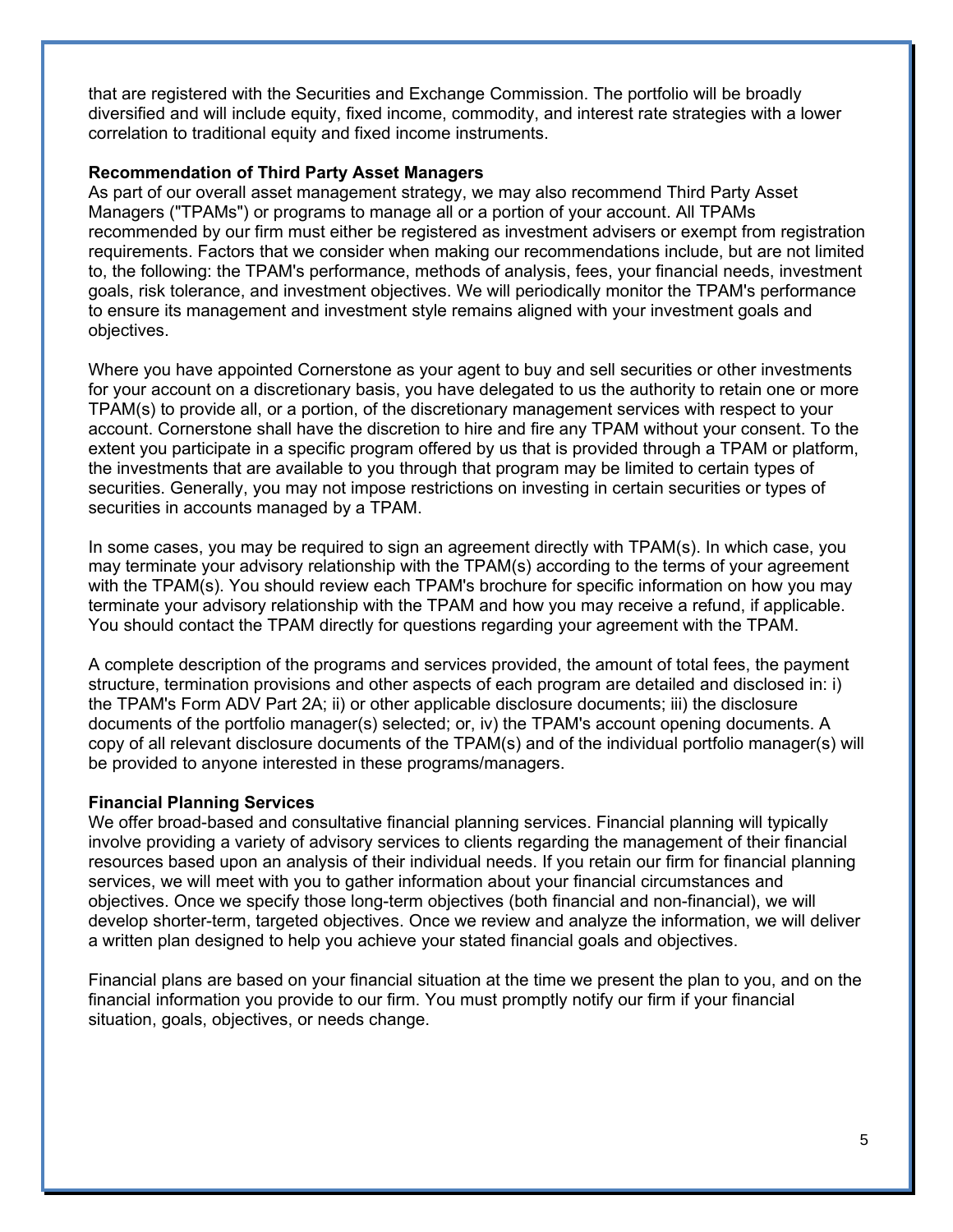You are under no obligation to act on our financial planning recommendations. Should you choose to act on any of our recommendations, you are not obligated to implement the financial plan through any of our other investment advisory services. Moreover, you may act on our recommendations by placing securities transactions with any brokerage firm.

#### **Pension Consulting Services**

We will provide pension consulting services to employee benefit plans and their fiduciaries based upon an analysis of the needs of the plan. In general, these services may include an existing plan review, asset allocation advice, communication and education services where we will assist the plan sponsor in providing meaningful information regarding the retirement plan to its participants, investment performance monitoring, non-discretionary asset allocation services, and/or ongoing consulting.

All employee benefit plans are regulated under the Employee Retirement Income Securities Act ("ERISA"). We will provide consulting services to the plan fiduciaries as described above. Typically, the named plan fiduciary must make the ultimate decision as to retaining the services of such investment advisers as we recommend. The plan fiduciary is free to seek independent advice about the appropriateness of any recommended services for the plan.

### **Sub-Advisory Services to Registered Investment Advisers**

We offer sub-advisory services to unaffiliated third party money managers (the "Primary Investment Adviser"). As part of these services, we will provide model portfolios, which the Primary Investment Adviser selects for their clients. We will not directly manage the Primary Investment Adviser's individual client accounts. The Primary Investment Adviser will be responsible for selecting the appropriate model for its clients.

### **Types of Investments**

We offer advice on equity securities, certificates of deposit, municipal securities, variable life insurance, variable annuities, mutual fund shares, United States government securities, options contracts on securities, private placements, money market funds, REITs, derivatives, structured products, ETFs and interests in partnerships investing in real estate.

Additionally, we may advise you on various types of investments based on your stated goals and objectives. We may also provide advice on any type of investment held in your portfolio at the inception of our advisory relationship.

Since our investment strategies and advice are based on each client's specific financial situation, the investment advice we provide to you may be different or conflicting with the advice we give to other clients regarding the same security or investment.

#### **IRA Rollover Recommendations**

Effective December 20, 2021 (or such later date as the US Department of Labor ("DOL") Field Assistance Bulletin 2018-02 ceases to be in effect), for purposes of complying with the DOL's Prohibited Transaction Exemption 2020-02 ("PTE 2020-02") where applicable, we are providing the following acknowledgment to you. When we provide investment advice to you regarding your retirement plan account or individual retirement account, we are fiduciaries within the meaning of Title I of the Employee Retirement Income Security Act and/or the Internal Revenue Code, as applicable, which are laws governing retirement accounts. The way we make money creates some conflicts with your interests, so we operate under a special rule that requires us to act in your best interest and not put our interest ahead of yours. Under this special rule's provisions, we must:

• Meet a professional standard of care when making investment recommendations (give prudent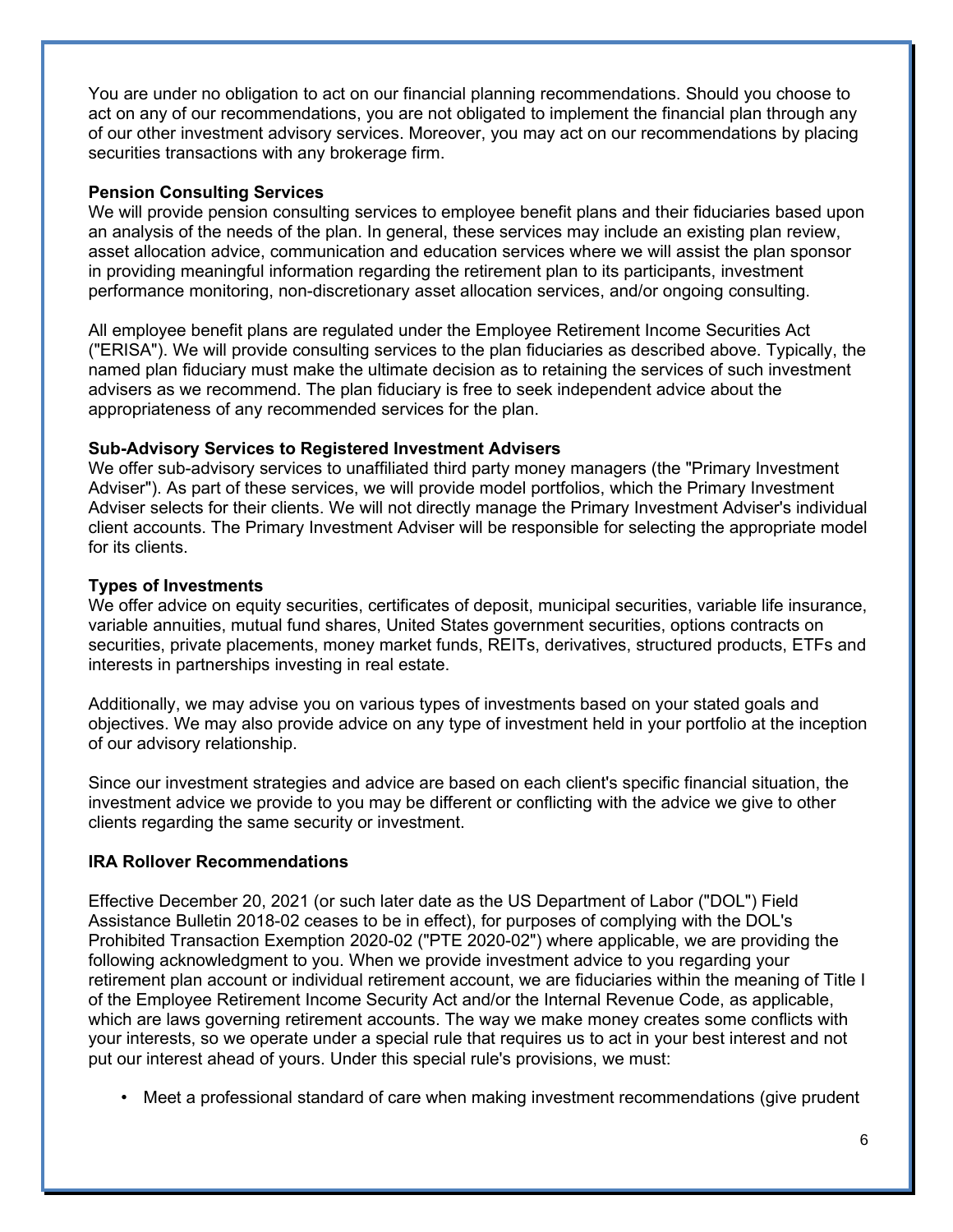advice);

- Never put our financial interests ahead of yours when making recommendations (give loyal advice);
- Avoid misleading statements about conflicts of interest, fees, and investments;
- Follow policies and procedures designed to ensure that we give advice that is in your best interest;
- Charge no more than is reasonable for our services; and
- Give you basic information about conflicts of interest.

We benefit financially from the rollover of your assets from a retirement account to an account that we manage or provide investment advice, because the assets increase our assets under management and, in turn, our advisory fees. As a fiduciary, we only recommend a rollover when we believe it is in your best interest.

### **Assets Under Management**

As of December 31, 2021, we provide continuous management services for \$1,702,231,855 in client assets on a discretionary basis.

## **Item 5 Fees and Compensation**

#### **Portfolio Management Services**

Our fee for portfolio management services is based on a percentage of your assets we manage and is set forth in the following fee schedule:

| <b>Blended Annualized Fee</b> |
|-------------------------------|
|                               |
|                               |
|                               |
|                               |
|                               |
|                               |
|                               |

\*Our minimum account size is \$500,000 and/or our minimum annual fee is \$5,000. Please refer to Item 7 *Types of Clients* of this brochure for additional information.

Our annual portfolio management fee shall be prorated and paid quarterly, in advance, based upon the available market value of the Assets at the close of the previous quarter. For the avoidance of doubt, the annual fee shall be prorated and applied to each deposit made in the account during the quarter. The fee will be reduced pro rata for each withdrawal from the account during the quarter. Fee adjustments for deposits and withdrawals, when applicable, will be made after the quarter in which the deposit or withdrawal occurred, as necessary, and will generally be included on the following quarter's billing statement. No increase in the annual fee shall be effective without prior written notification to the Client.

If the portfolio management agreement is executed at any time other than the first day of a calendar quarter, our fees will apply on a pro rata basis, which means that the advisory fee is payable in proportion to the number of days in the quarter for which you are a client. At our sole discretion, fees and account minimums are negotiable, depending on individual client circumstances.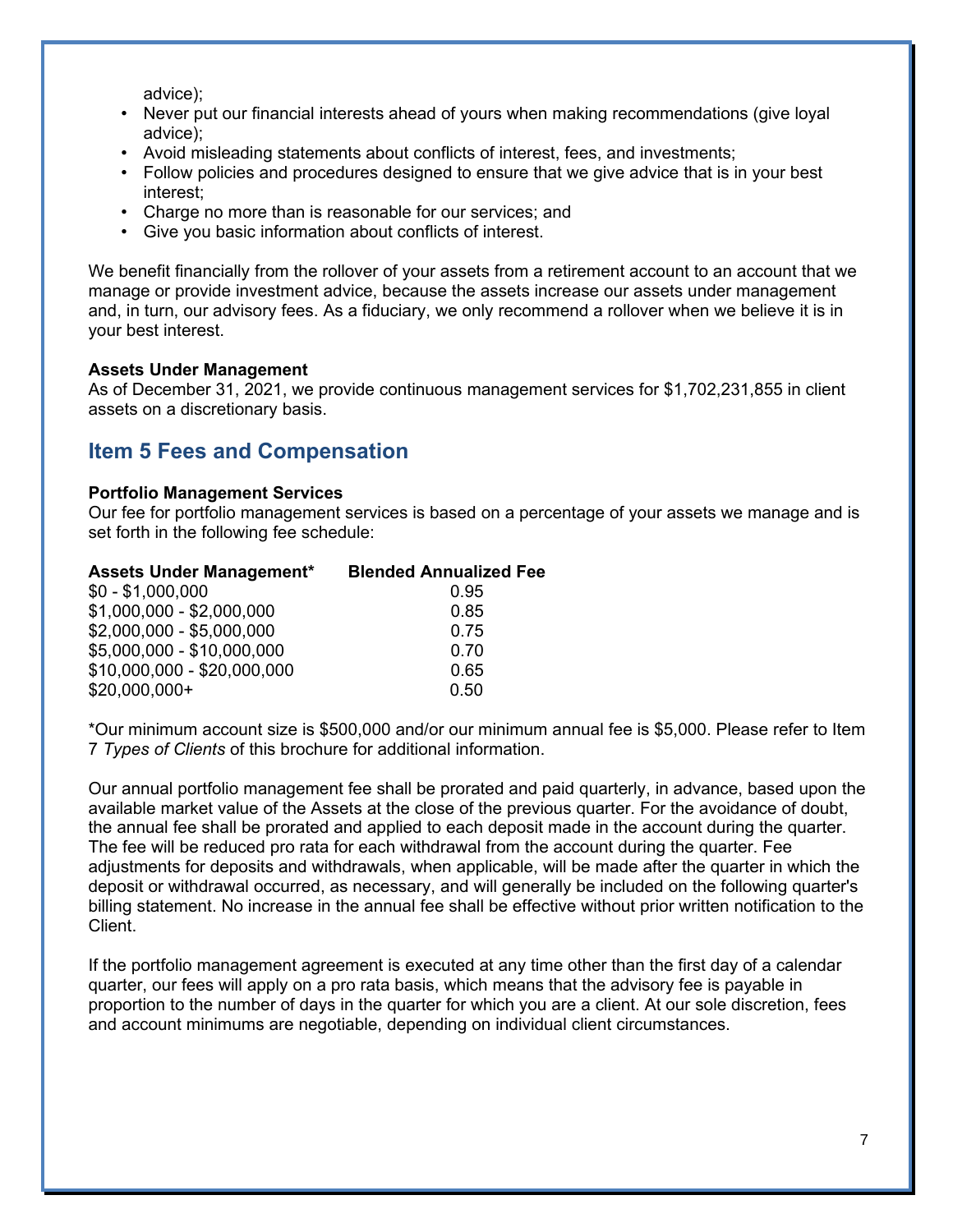At our discretion, we may combine the account values of family members living in the same household to determine the applicable advisory fee. For example, we may combine account values for you and your minor children, joint accounts with your spouse, and other types of related accounts. Combining account values may increase the asset total, which may result in your paying a reduced advisory fee based on the available breakpoints in our fee schedule stated above.

We will send you an invoice for the payment of our advisory fee or will deduct our fee directly from your account through the qualified custodian holding your funds and securities. We will deduct our advisory fee only when you have given our firm written authorization permitting the fees to be paid directly from your account. Further, the qualified custodian will deliver an account statement to you at least quarterly. These account statements will show all disbursements from your account. You should review all statements for accuracy.

You may terminate the portfolio management agreement upon 30-days' written notice to our firm. You will incur a pro rata charge for services rendered prior to the termination of the portfolio management agreement, which means you will incur advisory fees only in proportion to the number of days in the quarter for which you are a client. If you have pre-paid advisory fees that we have not yet earned, you will receive a prorated refund of those fees.

We encourage you to reconcile our invoices with the statement(s) you receive from the qualified custodian. If you find any inconsistent information between our invoice and the statement(s) you receive from the qualified custodian please call our main office number located on the cover page of this brochure.

#### **Outcome Driven Fund, L.P.**

The Fund is offered to certain sophisticated investors, who meet certain requirements under applicable state and/or federal securities laws. Investors to whom the Fund is offered will receive a private placement memorandum and other offering documents. The fees charged by the Fund, which include an asset based fee and a performance based fee, are separate and apart from our portfolio management fees described above. You should refer to the offering documents for a complete description of the fees, investment objectives, risks and other relevant information associated with investing in the Fund.

#### **Recommendation of Third Party Asset Managers**

Advisory fees charged by Third Party Asset Managers ("TPAMs") are separate and apart from our advisory fees. Assets managed by TPAMs will be included in calculating our advisory fee, which is based on the fee schedule set forth in the "Portfolio Management Services" section in this Brochure. Advisory fees that you pay to the TPAM are established and payable in accordance with the disclosure brochure provided by each TPAM to whom you are referred. These fees may or may not be negotiable. You should review the recommended TPAM's disclosure brochure and take into consideration the TPAM's fees along with our fees to determine the total amount of fees associated with this program.

As a component of our investment strategy, we utilize various alternative investments managed by TPAMs. Clients who invest a portion of their assets in these alternative investments will pay a monthly management fee on those assets. The management fee is based on month end net asset valuation (NAV). [For some accredited clients, performance fees may also be charged on these alternative investments]. Depending upon the circumstance, where the latest NAV is not readily available, we will utilize the last available NAV for fee calculation purposes.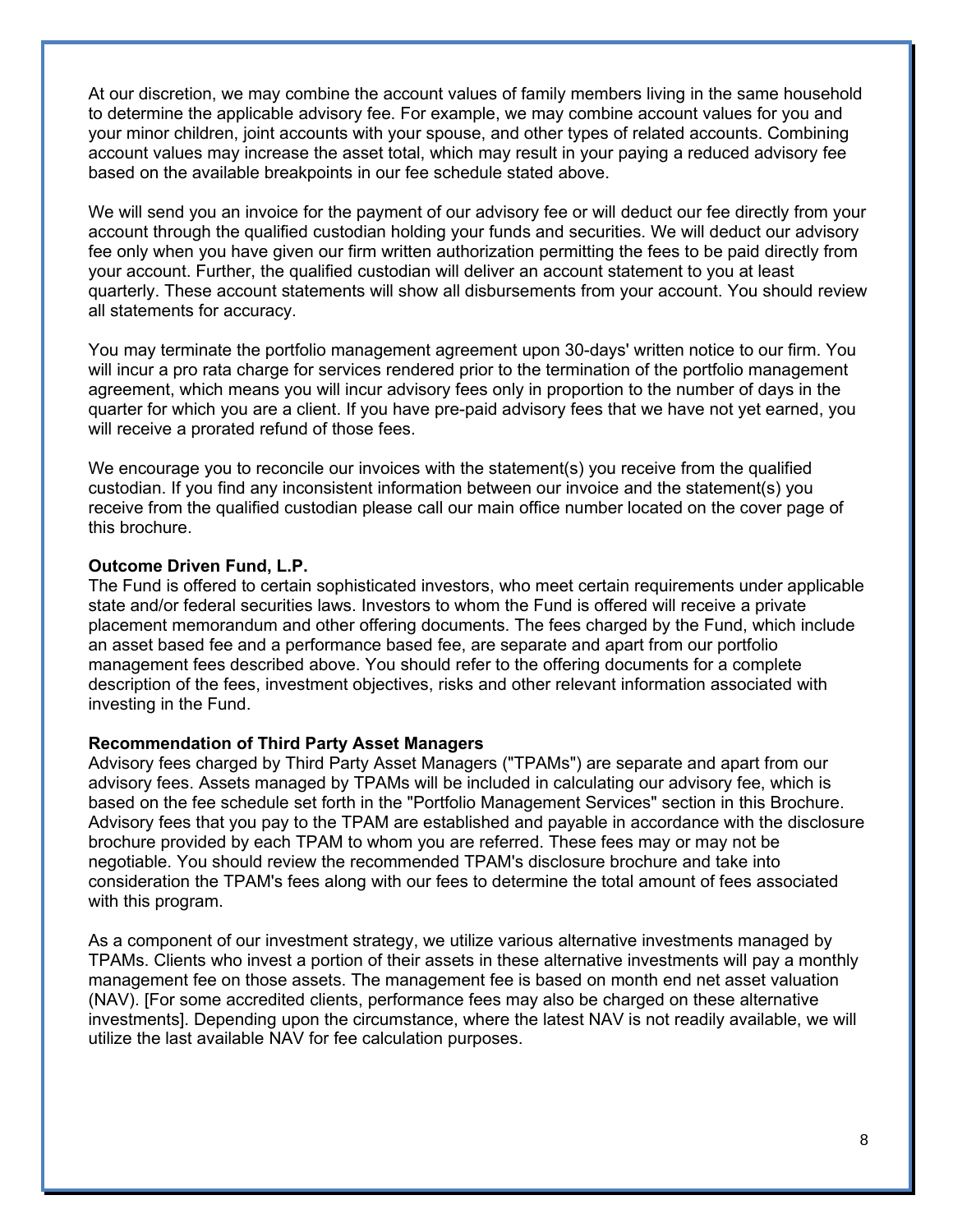### **Financial Planning Services**

Our financial planning fees will be based on the negotiable schedules set forth below and as agreed upon between you and our firm.

- **Fixed Fees:** The negotiable fee for a financial plan will range between \$500 and \$5,000. The fees are determined in advance and disclosed to you prior to the time the Financial Planning Agreement is executed. We require that the fee be paid upon completion of the services rendered.
- **Hourly Fees:** If you request specific consulting related services, we charge a negotiable hourly fee ranging between \$100 and \$300. These fees are calculated and payable at the completion of each session. Specific consulting services may be in the form of general advice given on retirement needs or education planning, among others. In these cases you would not be charged for a written financial plan but instead will only be billed for hourly consultation with a professional. The hours required for consultation will vary from among clients.

The Financial Planning/Consulting fees may be negotiable based upon the complexity and scope of the plan as well as your financial situation and objectives. An estimate of the total time/cost will be determined at the start of the advisory relationship. In limited circumstances, the time/cost could potentially exceed the initial estimate. In such cases, we will notify you and will request that you approve applicable additional fees. Typically, financial planning fees will be due upon presentation of the written plan. However, other fee payment arrangements may be negotiated. For example, particularly complex plans may require prepayment of a portion of the estimated fee for services. For lengthy engagements, interim payments may be requested. In no circumstance will we require prepayment of a fee more than six months in advance and in excess of \$1,200.

If you make use of our portfolio management services, we may, at our sole discretion, offset the cost of the financial planning and/or consulting services rendered for the advisory fees earned. The scope and complexity of the services that were provided will determine the waiver or offset of the fee.

You may terminate the financial planning agreement by providing written notice to our firm. You will incur a pro rata charge for services rendered prior to the termination of the agreement. If you have prepaid advisory fees that we have not yet earned, you will receive a prorated refund of those fees.

#### **Pension Consulting Services**

The annual fee for pension consulting services is billed quarterly in advance based on the market value of the plan assets on the last day of the preceding month. Fees will be assessed pro rata in the event the portfolio management agreement is executed at any time other than the first day of month. On an annualized basis, our fees for pension consulting services, subject to negotiation, are 0.10% to 0.75% of plan assets. The fees and terms will be clearly set forth in the executed agreement for services. The fees charged to you will be based on the scope and complexity of the qualified plan and the requested services.

Either party may terminate the pension consulting agreement within five days of the date of execution without. After the five-day period, either party may terminate the agreement by providing 30 days written notice to the other party. Any unearned fees will be refunded to you.

#### **Sub-Advisory Services for Registered Investment Advisers**

Fees and payment arrangements are negotiable and will vary on a case-by-case basis.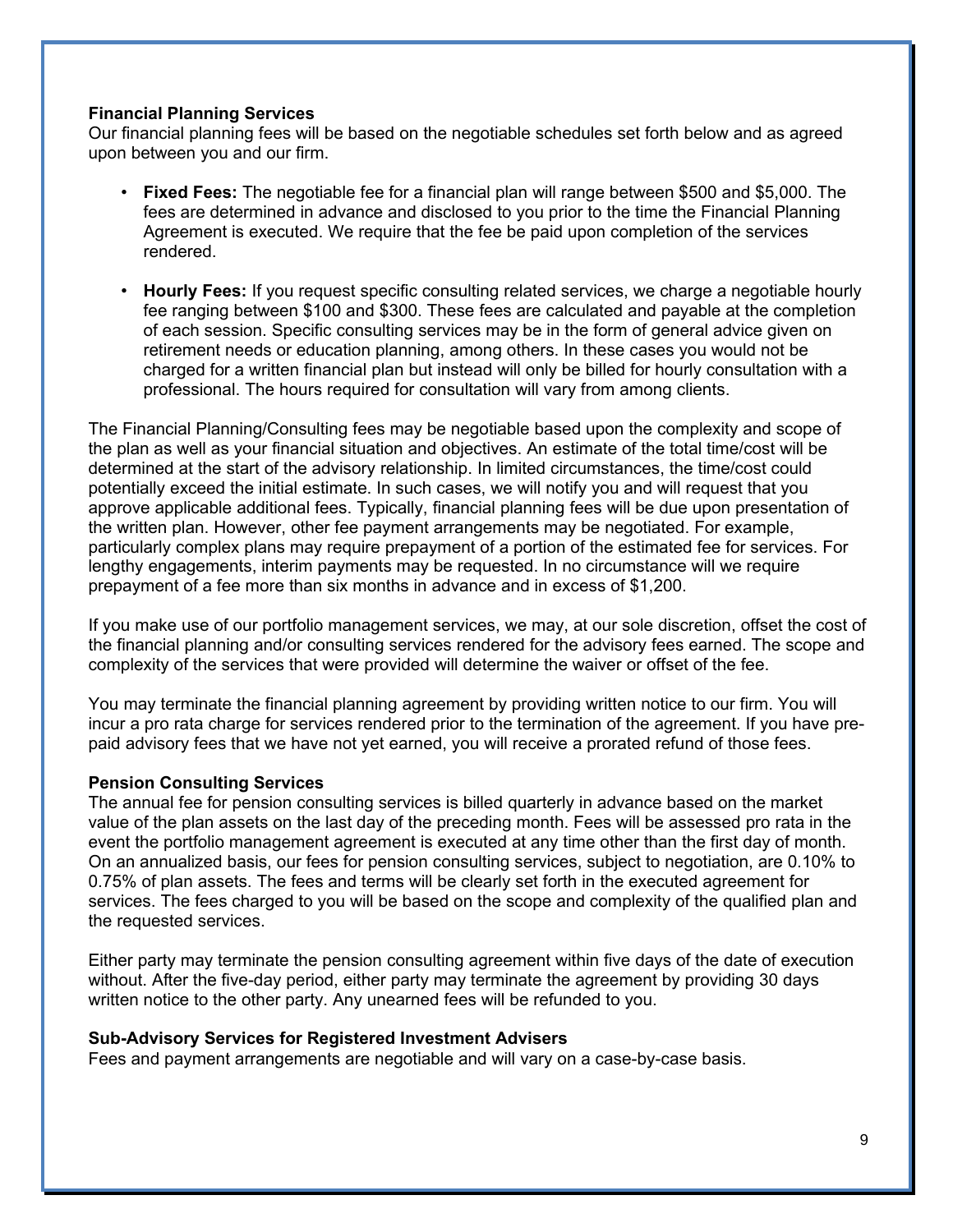#### **Additional Fees and Expenses**

As part of our investment advisory services to you, we may invest, or recommend that you invest, in mutual funds and exchange traded funds. The fees that you pay to our firm for investment advisory services are separate and distinct from the fees and expenses charged by mutual funds or exchange traded funds (described in each fund's prospectus) to their shareholders. These fees will generally include a management fee and other fund expenses. You will also incur transaction charges and/or brokerage fees when purchasing or selling securities. Furthermore, certain mutual fund families impose short-term trading charges (typically 1% to 2% of the original amount invested) which may not be waived for fee-based accounts. These charges and fees are typically imposed by the broker-dealer or custodian through whom your account transactions are executed. We do not share in any portion of the brokerage fees/transaction charges imposed by the broker-dealer or custodian. To fully understand the total cost you will incur, you should review all the fees charged by mutual funds, exchange traded funds, our firm, and others. For information on our brokerage practices, please refer to the "Brokerage Practices" section of this brochure.

### **Other Fees and Expenses**

Some recommended custodians charge additional charges or transactional fees, foreign transaction costs charged by the executing broker dealer or step-out/trade away fees charged by a prime broker for certain transactions, which would be paid by the client.

For clients investing in mutual funds, we require that you purchase the share class most beneficial to you, generally the institutional or advisory share class. In some cases, these share classes are not made available by the sponsor fund. Here, Cornerstone will seek a comparable, similar mutual fund that provides an advisory share class, and offer the fund and share class to you. If no comparable fund with an advisory share class is available, you may pay higher fees that include 12b-1 fees.

Class A shares that transfer into Client accounts are periodically converted to the advisory or institutional share class. The firm requires advisory or institutional share classes in accounts, and does not permit purchases of Class A, B or C shares in advisory accounts unless there is no advisory share class available, and no similar mutual fund with an advisory share class. Although we anticipate that this would occur infrequently, the purchase would be made at Net Asset Value ("NAV").

You may incur other charges imposed by unaffiliated third parties including, but are not limited to: (i) any dealer markups and odd-lot differentials, SEC imposed fees and transfer taxes; (ii) charges imposed by broker-dealers and custodians and fees for other products and services that we may offer; (iii) margin interest and operation fees and charges; (iv) custodial and other IRA fees; and (v) any redemption fees, exchange fees or similar fees imposed in connection with certain mutual fund transactions. You are directed to the Custodian's account opening documents and/or information package provided by the broker-dealer/custodian and/or made available on the broker-dealer / custodian's website for specific information regarding the exact nature and amount of such additional fees and costs. You are encouraged to speak with us for more information.

### **Margin**

We may trade client accounts on margin. Each client must elect to add margin upon signing the account opening application, or may sign a separate agreement to add margin to an account already established, before margin is extended to that client account. Fees for advice and execution on these securities are based on the total asset value of the account, which includes the value of the securities purchased on margin. While a negative amount may show on a client's statement for the margined security as the result of a lower net market value, the amount of the fee is based on the absolute market value. This creates a conflict of interest where we have an incentive to encourage the use of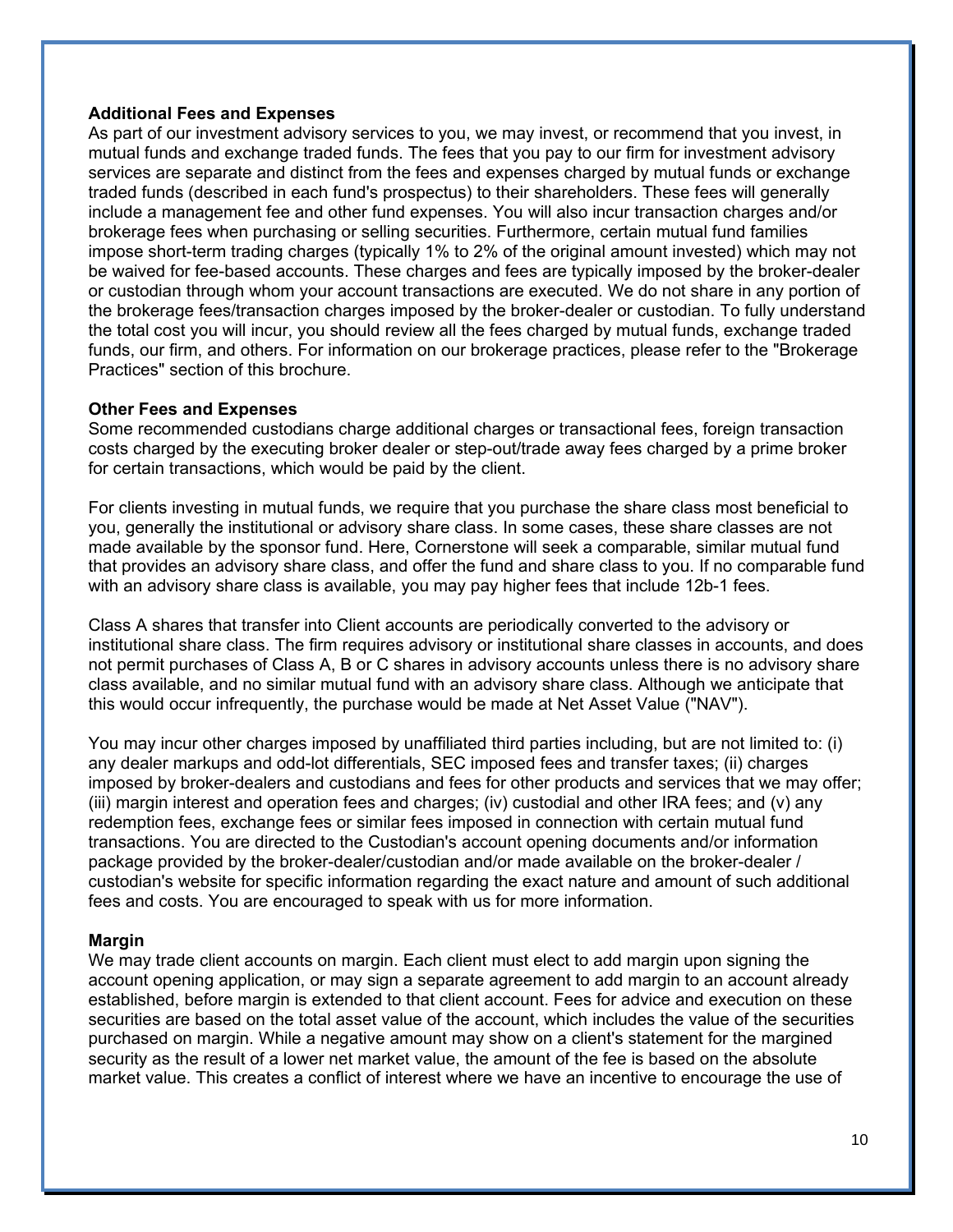margin to create a higher market value and therefore receive a higher fee. The use of margin may also result in interest charges in addition to all other fees and expenses associated with the security involved.

### **Compensation for the Sale of Other Investment Products**

Certain persons providing investment advice on behalf of our firm may be licensed as independent insurance agents. These persons will earn commission-based compensation for selling insurance products, including insurance products they sell to you. Insurance commissions earned by these persons are separate and in addition to our advisory fees. This practice presents a conflict of interest because persons providing investment advice on behalf of our firm who are insurance agents have an incentive to recommend insurance products to you for the purpose of generating commissions rather than solely based on your needs. However, you are under no obligation, contractually or otherwise, to purchase insurance products through any person affiliated with our firm.

## **Item 6 Performance-Based Fees and Side-By-Side Management**

We do not accept performance-based fees or participate in side-by-side management. Performancebased fees are fees that are based on a share of a capital gains or capital appreciation of a client's account. Side-by-side management refers to the practice of managing accounts that are charged performance-based fees while at the same time managing accounts that are not charged performancebased fees. Our fees are calculated as described in the *Fees and Compensation* section above, and are not charged on the basis of a share of capital gains upon, or capital appreciation of, the funds in your advisory account.

## **Item 7 Types of Clients**

We offer investment advisory services to individuals, pension and profit sharing plans, trusts, estates, charitable organizations, corporations, business entities, and a private pooled investment vehicle.

In general, we require a minimum of \$500,000 to open and maintain an advisory account. At our discretion, we may waive this minimum account size. For example, we may waive the minimum if you appear to have significant potential for increasing your assets under our management. We may also combine account values for you and your minor children, joint accounts with your spouse, and other types of related accounts to meet the stated minimum. Alternatively we may require a minimum fee of \$5,000 per year.

## **Item 8 Methods of Analysis, Investment Strategies and Risk of Loss**

#### **Our Methods of Analysis and Investment Strategies**

We employ a wide range of methods to manage portfolios and evaluate investments when making investment decisions. Our methods of analysis and investment strategies incorporate a client's investment goals, time horizon, and risk tolerance. By using sophisticated probability analysis tools, we are able to assess the likelihood of achieving those goals. Our process allows us to move from simple, static financial planning to a dynamic model that is a more relevant planning approach. The use of wealth forecasting allows us to manage our clients' assets from a "planning first" perspective. Examples of analysis and methodologies that our investment strategies may incorporate include: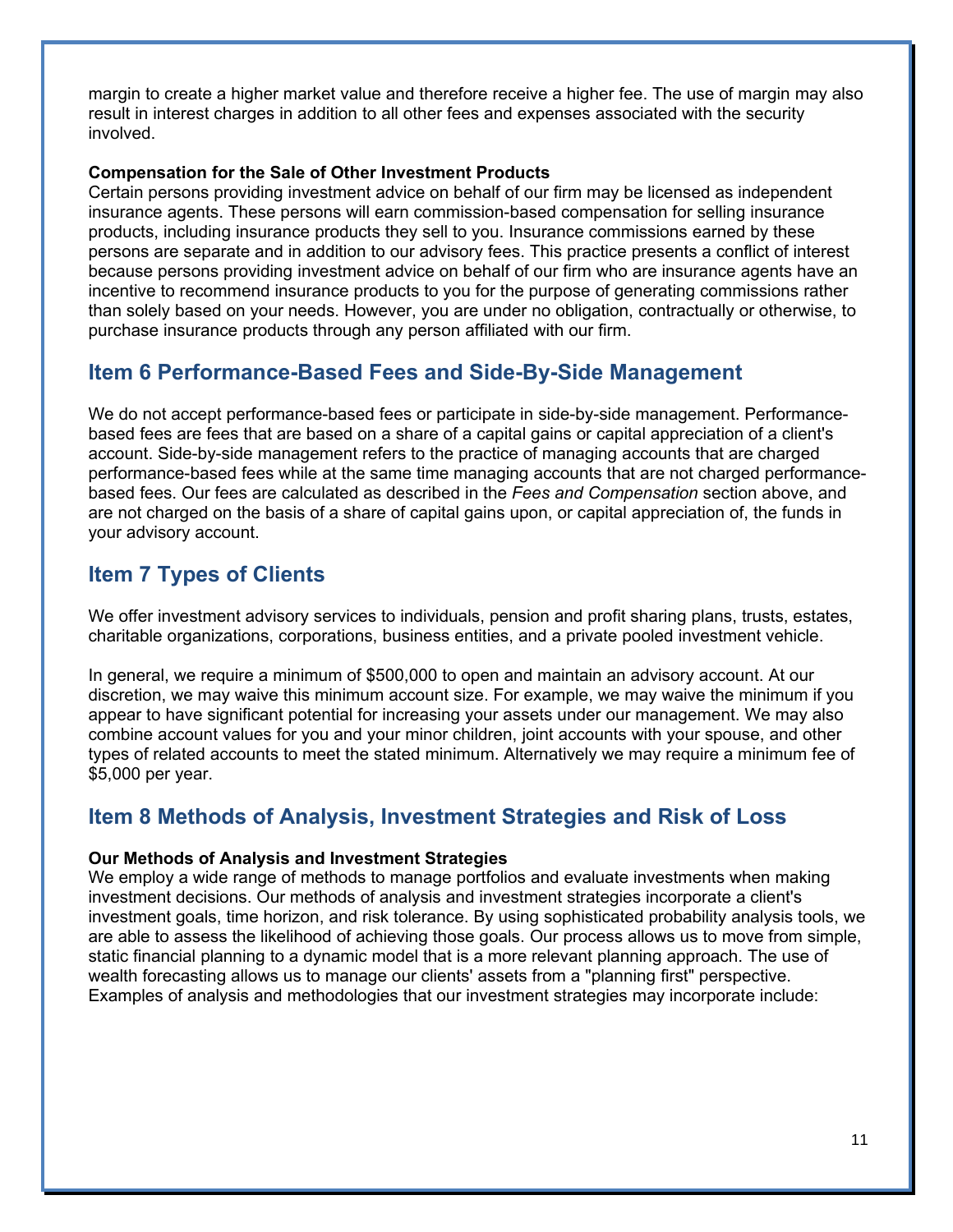- Fundamental Analysis involves analyzing individual companies and their industry groups, such as a company's financial statements, details regarding the company's product line, the experience and expertise of the company's management, and the outlook for the company's industry. The resulting data is used to measure the true value of the company's stock compared to the current market value.
- Cyclical Analysis a type of technical analysis that involves evaluating recurring price patterns and trends.
- Long Term Purchases securities purchased with the expectation that the value of those securities will grow over a relatively long period of time, generally greater than one year.
- Short Term Purchases securities purchased with the expectation that they will be sold within a relatively short period of time, generally less than one year, to take advantage of the securities' short-term price fluctuations.
- Short Sales a securities transaction in which an investor sells securities he or she borrowed in anticipation of a price decline. The investor is then required to return an equal number of shares at some point in the future. A short seller will profit if the stock goes down in price.
- Margin Transactions a securities transaction in which an investor borrows money to purchase a security, in which case the security serves as collateral on the loan.
- Option Writing a securities transaction that involves selling an option. An option is the right, but not the obligation, to buy or sell a particular security at a specified price before the expiration date of the option. When an investor sells an option, he or she must deliver to the buyer a specified number of shares if the buyer exercises the option. The seller pays the buyer a premium (the market price of the option at a particular time) in exchange for writing the option.
- Utilization of Alternative Investments (Partnerships, Hedge Funds, etc.)

Our investment strategies and advice may vary depending upon each client's specific financial situation. As such, we determine investments and allocations based upon your predefined objectives, risk tolerance, time horizon, financial horizon, financial information, liquidity needs, and other various suitability factors. Your restrictions and guidelines may affect the composition of your portfolio.

#### **Risks of methods of analysis:**

Fundamental Analysis - The risk of fundamental analysis is that information obtained may be incorrect and the analysis may not provide an accurate estimate of earnings, which may be the basis for a stock's value. If securities prices adjust rapidly to new information, utilizing fundamental analysis may not result in favorable performance.

Cyclical Analysis - Economic/business cycles may not be predictable and may have many fluctuations between long term expansions and contractions. The lengths of economic cycles may be difficult to predict with accuracy and therefore the risk of cyclical analysis is the difficulty in predicting economic trends and consequently the changing value of securities that would be affected by these changing trends.

We may use short-term trading (in general, selling securities within 30 days of purchasing the same securities) as an investment strategy when managing your account(s). Short-term trading is not a fundamental part of our overall investment strategy, but we may use this strategy occasionally when we determine that it is suitable given your stated investment objectives and tolerance for risk.

We may use investment strategies that involve buying and selling securities frequently in an effort to capture significant market gains and avoid significant losses during a volatile market. A change in the securities held in a portfolio is known as "portfolio turnover." Higher portfolio turnover is a result of frequent trading and involves correspondingly greater expenses to a portfolio, including brokerage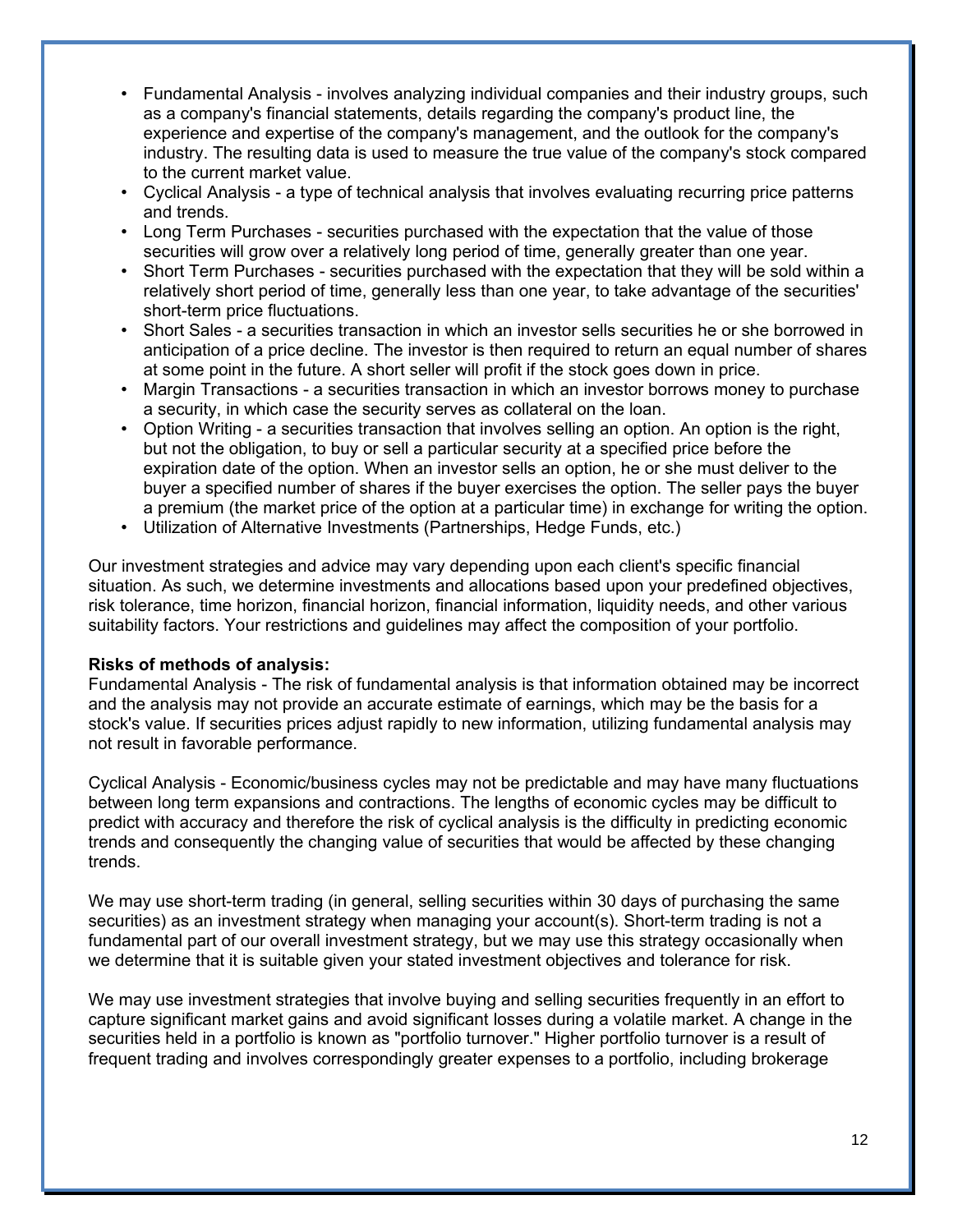commissions or dealer mark-ups and other transaction costs on the sale of securities and reinvestments in other securities. Such sales may also represent tax risk. The trading costs and tax risk associated with portfolio turnover may adversely affect a client's portfolio performance.

Utilization of Alternative Investments (Partnerships, Hedge Funds, Certain Mutual Funds, etc.) - Strategies utilizing alternative investments are generally made with the objective for long-term appreciation and are subject to limited liquidity. Investors in private equity partnerships and funds may have all or a portion of their investment conditional upon the respective fund(s)' redemption and/or liquidity limits. When we invest in private equity partnerships or securities not managed by us, we have limited control over the management of such investments. Alternative investment strategies pursued by the funds may be subject to additional risks including, but not limited to, derivatives risk, liquidity risk of underlying securities, credit risk and commodities risk. Certain alternative strategies involve the risk that a counterparty to a transaction will not perform as promised, which would incur losses to a fund. Furthermore, alternative strategies may employ leverage, involve extensive short positions and/or focus on narrow segments of the market, which may magnify the overall risks and volatility associated with such investments.

For more detailed discussions of the specific risks associated with Alternative Investments, please refer to the respective prospectuses and Private Placement Memorandum(s). The risk of loss described herein should not be considered to be an exhaustive list of all the risks which clients should consider.

Interval Fund - We may recommend or purchase shares of interval funds for clients when consistent with a client's investment objectives. An interval fund is a type of closed-end fund (mutual fund) that is not listed on an exchange. Interval funds periodically offer to repurchase a limited percentage of outstanding shares, as defined in its prospectus, from its shareholders. Interval funds are generally designed for long-term investors who do not require daily liquidity. Therefore, the shares are subject to periodic redemption offers by the fund at a price based on net asset value. Accordingly, interval funds are subject to liquidity constraints. Interval funds that invest in securities of companies with smaller market capitalizations, derivatives, or securities with substantial market and/or credit risk tend to have the greatest exposure to liquidity risk. Generally, the interval funds we recommend offer a one to two week period, on a quarterly basis, during which the client may seek the redemption of previously purchased interval funds. Given the lack of secondary market, the infrequent nature of the offers to buy back shares, and the liquidity gates (or re-purchase limits), clients should consider the shares of interval funds to be illiquid. For information about the material risks associated with the fund's investment strategies and other disclosures, please see the fund's prospectus.

#### **General Risks**

*Active Management Risk*: The success of a client's account that is actively managed depends upon the investment skills and analytical abilities of the portfolio manager to develop and effectively implement strategies that achieve the client's investment objective. Subjective decisions made by the portfolio manager may cause a client portfolio to incur losses or to miss profit opportunities on which it may have otherwise capitalized.

*Coronavirus Outbreak Risks*: The outbreak of the 2019 novel coronavirus ("COVID-19"), together with resulting voluntary and U.S. federal and state and non-U.S. governmental actions, mandatory business closures, restrictions on travel and quarantines, has disrupted the global economy and markets. The effects of COVID-19 have and may continue to adversely affect the global economy, the economies of certain nations and individual issuers, all of which may negatively impact the performance of client portfolios.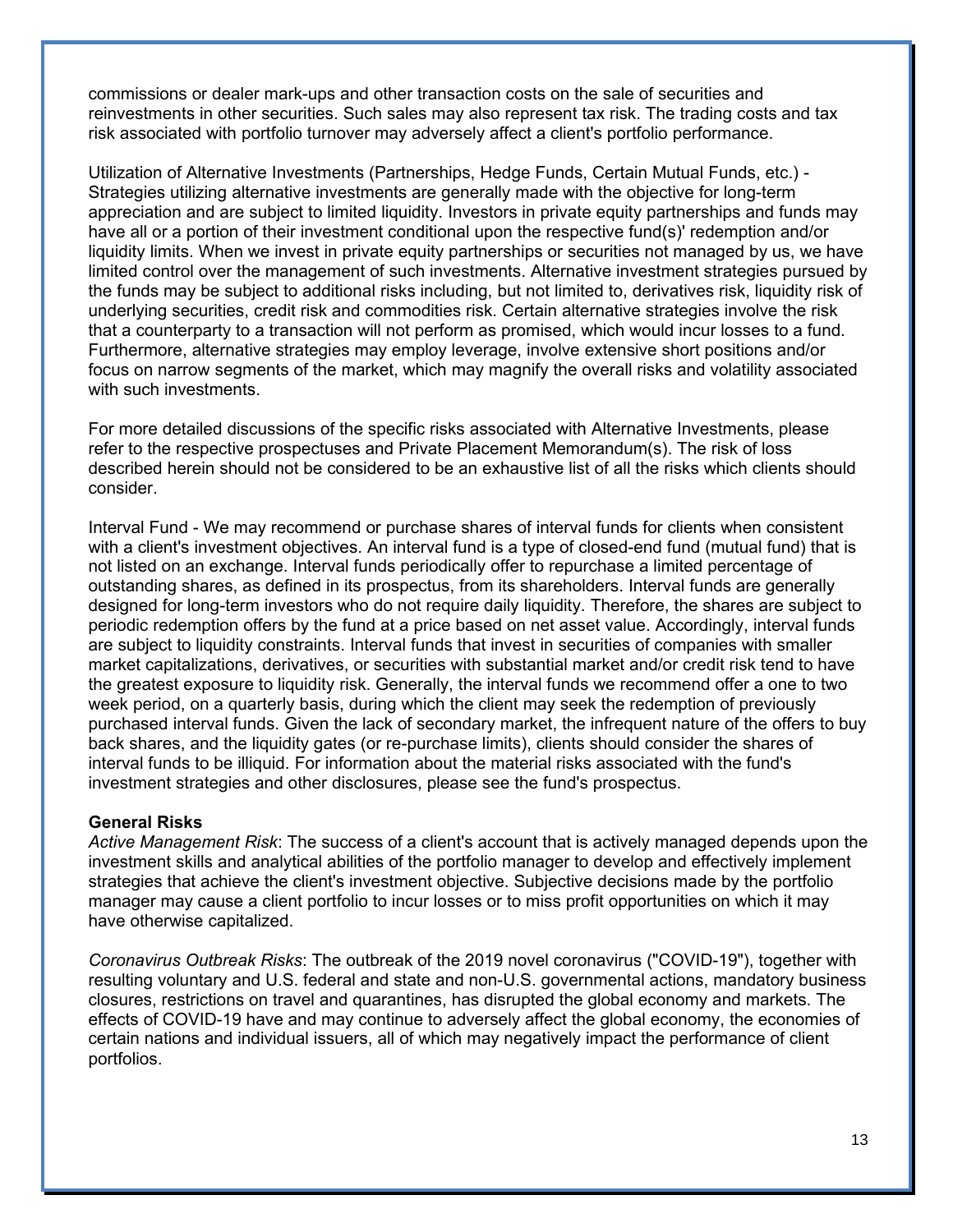*Cybersecurity Risk*: With the increased use of technologies such as the Internet to conduct business, a portfolio is susceptible to operational, information security and related risks. In general, cyber incidents can result from deliberate attacks or unintentional events include, but are not limited to, gaining unauthorized access to digital systems, misappropriating assets or sensitive information, corrupting data, or causing operational disruption, including the denial-of-service attacks on websites. Cyber security failures or breaches by a third party service provider and the issuers of securities in which the portfolio invests, have the ability to cause disruptions and impact business operations, potentially resulting in financial losses, the inability to transact business, violations of applicable privacy and other laws, regulatory fines, penalties, reputational damage, reimbursement or other compensation costs, and/or additional compliance costs, including the cost to prevent cyber incidents.

*Liquidity Risk:* A client portfolio is exposed to liquidity risk when trading volume, lack of a market maker or trading partner, large position size, market conditions, or legal restrictions impair its ability to sell particular investments or to sell them at advantageous market prices. Consequently, a client portfolio may have to accept a lower price to sell an investment or continue to hold it or keep the position open, sell other investments to raise cash or give up an investment opportunity, any of which could have a negative effect on the portfolio's performance. These effects may be exacerbated during times of financial or political stress.

*Market Risk*: The values and prices of securities may fluctuate in reaction to tangible events such as an underlying security's operating results or to intangible events such as political, social, economic, or the forces of investor supply and demand. Security values may decline upon negative influences from any of these circumstances.

*Use of Third-Party Investment Advisers Risk*: We examine the experience, expertise, investment philosophies, and past performance of selected third party investment advisers to determine if that adviser has demonstrated an ability to invest over a period of time and in different economic conditions. We monitor the manager's underlying holdings, strategies, concentrations and leverage as part of our overall periodic risk assessment. The risk of investing with a third-party manager who has been successful in the past is that he/she may not be able to replicate that success in the future. In addition, as we do not control the underlying investments in a third-party adviser's portfolio, there is also a risk that an adviser may deviate from the stated investment mandate or strategy of the portfolio, making it a less suitable investment for clients. Moreover, as we do not control the adviser's daily business and compliance operations, we may be unaware of the lack of internal controls necessary to prevent business, regulatory or reputational deficiencies.

#### **Risk of Loss**

Investing in securities involves risk of loss that you should be prepared to bear. We do not represent or guarantee that our services or methods of analysis can or will predict future results, successfully identify market tops or bottoms, or insulate clients from losses due to market corrections or declines. We cannot offer any guarantees or promises that your financial goals and objectives will be met. Past performance is in no way an indication of future performance.

#### **Recommendation of Particular Types of Securities**

We recommend various types of securities and we do not primarily recommend one particular type of security over another since each client has different needs and different tolerance for risk. Each type of security has its own unique set of risks associated with it and it would not be possible to list here all of the specific risks of every type of investment. Even within the same type of investment, risks can vary widely. However, in very general terms, the higher the anticipated return of an investment, the higher the risk of loss associated with the investment. A description of the types of securities we may recommend to you and some of their inherent risks are provided below.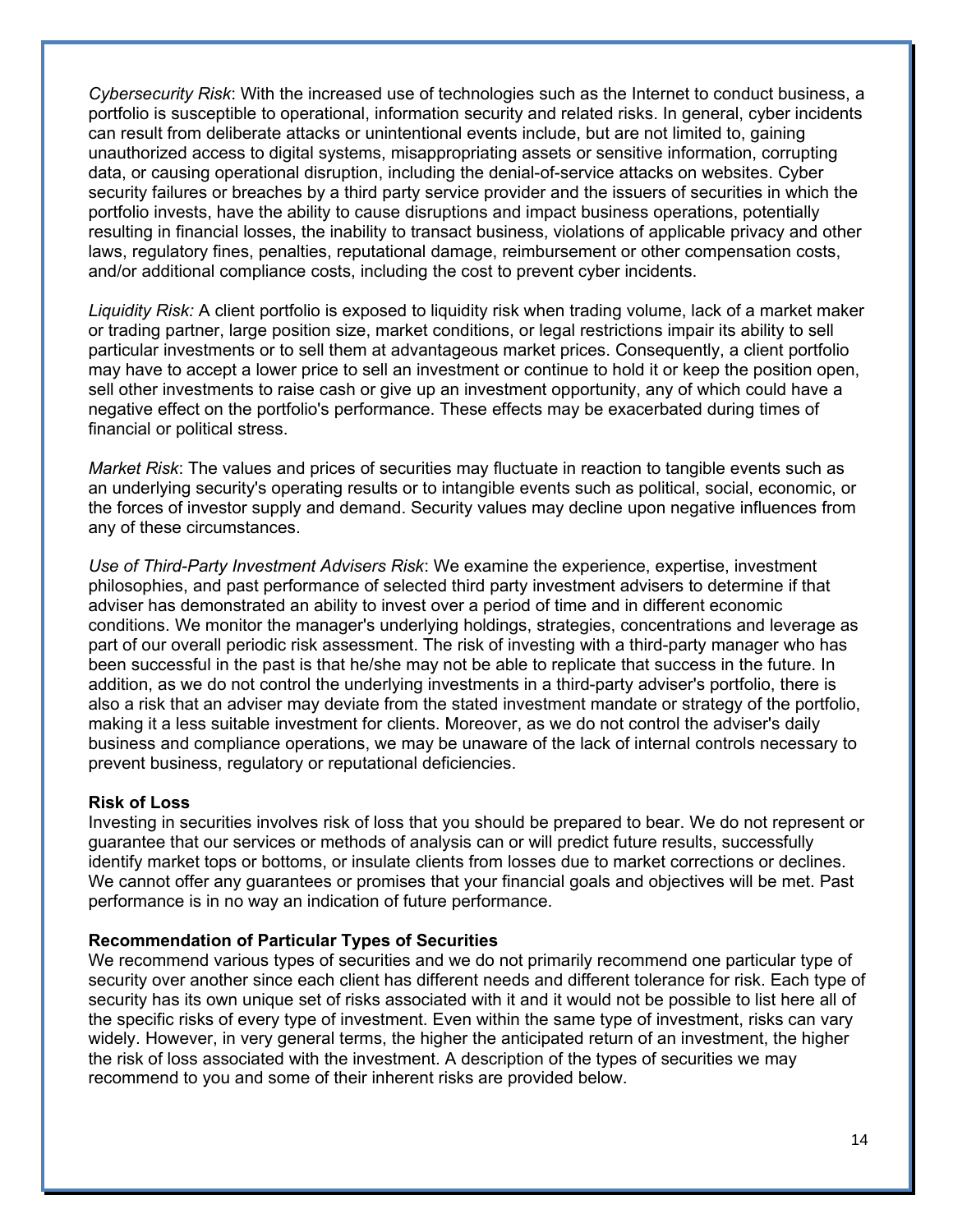**Money Market Funds:** A money market fund is technically a security. The fund managers attempt to keep the share price constant at \$1/share. However, there is no guarantee that the share price will stay at \$1/share. If the share price goes down, you can lose some or all of your principal. The U.S. Securities and Exchange Commission ("SEC") notes that "While investor losses in money market funds have been rare, they are possible." In return for this risk, you should earn a greater return on your cash than you would expect from a Federal Deposit Insurance Corporation ("FDIC") insured savings account (money market funds are not FDIC insured). Next, money market fund rates are variable. In other words, you do not know how much you will earn on your investment next month. The rate could go up or go down. If it goes up, that may result in a positive outcome. However, if it goes down and you earn less than you expected to earn, you may end up needing more cash. A final risk you are taking with money market funds has to do with inflation. Because money market funds are considered to be safer than other investments like stocks, long-term average returns on money market funds tends to be less than long term average returns on riskier investments. Over long periods of time, inflation can eat away at your returns.

**Certificates of Deposit:** Certificates of deposit ("CD") are generally a safe type of investment since they are insured by the Federal Deposit Insurance Company ("FDIC") up to a certain amount. However, because the returns are generally low, there is risk that inflation outpaces the return of the CD. Certain CDs are traded in the market place and not purchased directly from a banking institution. In addition to trading risk, when CDs are purchased at a premium, the premium is not covered by the FDIC.

**Municipal Securities:** Municipal securities, while generally thought of as safe, can have significant risks associated with them including, but not limited to: the credit worthiness of the governmental entity that issues the bond; the stability of the revenue stream that is used to pay the interest to the bondholders; when the bond is due to mature; and, whether or not the bond can be "called" prior to maturity. When a bond is called, it may not be possible to replace it with a bond of equal character paying the same amount of interest or yield to maturity.

**Stocks:** There are numerous ways of measuring the risk of equity securities (also known simply as "equities" or "stock"). In very broad terms, the value of a stock depends on the financial health of the company issuing it. However, stock prices can be affected by many other factors including, but not limited to the class of stock (for example, preferred or common); the health of the market sector of the issuing company; and, the overall health of the economy. In general, larger, better established companies ("large cap") tend to be safer than smaller start-up companies ("small cap") are but the mere size of an issuer is not, by itself, an indicator of the safety of the investment.

**Mutual Funds and Exchange Traded Funds:** Mutual funds and exchange traded funds ("ETF") are professionally managed collective investment systems that pool money from many investors and invest in stocks, bonds, short-term money market instruments, other mutual funds, other securities, or any combination thereof. The fund will have a manager that trades the fund's investments in accordance with the fund's investment objective. While mutual funds and ETFs generally provide diversification, risks can be significantly increased if the fund is concentrated in a particular sector of the market, primarily invests in small cap or speculative companies, uses leverage (i.e., borrows money) to a significant degree, or concentrates in a particular type of security (i.e., equities) rather than balancing the fund with different types of securities. ETFs differ from mutual funds since they can be bought and sold throughout the day like stock and their price can fluctuate throughout the day. The returns on mutual funds and ETFs can be reduced by the costs to manage the funds. Also, while some mutual funds are "no load" and charge no fee to buy into, or sell out of, the fund, other types of mutual funds do charge such fees which can also reduce returns. Mutual funds can also be "closed end" or "open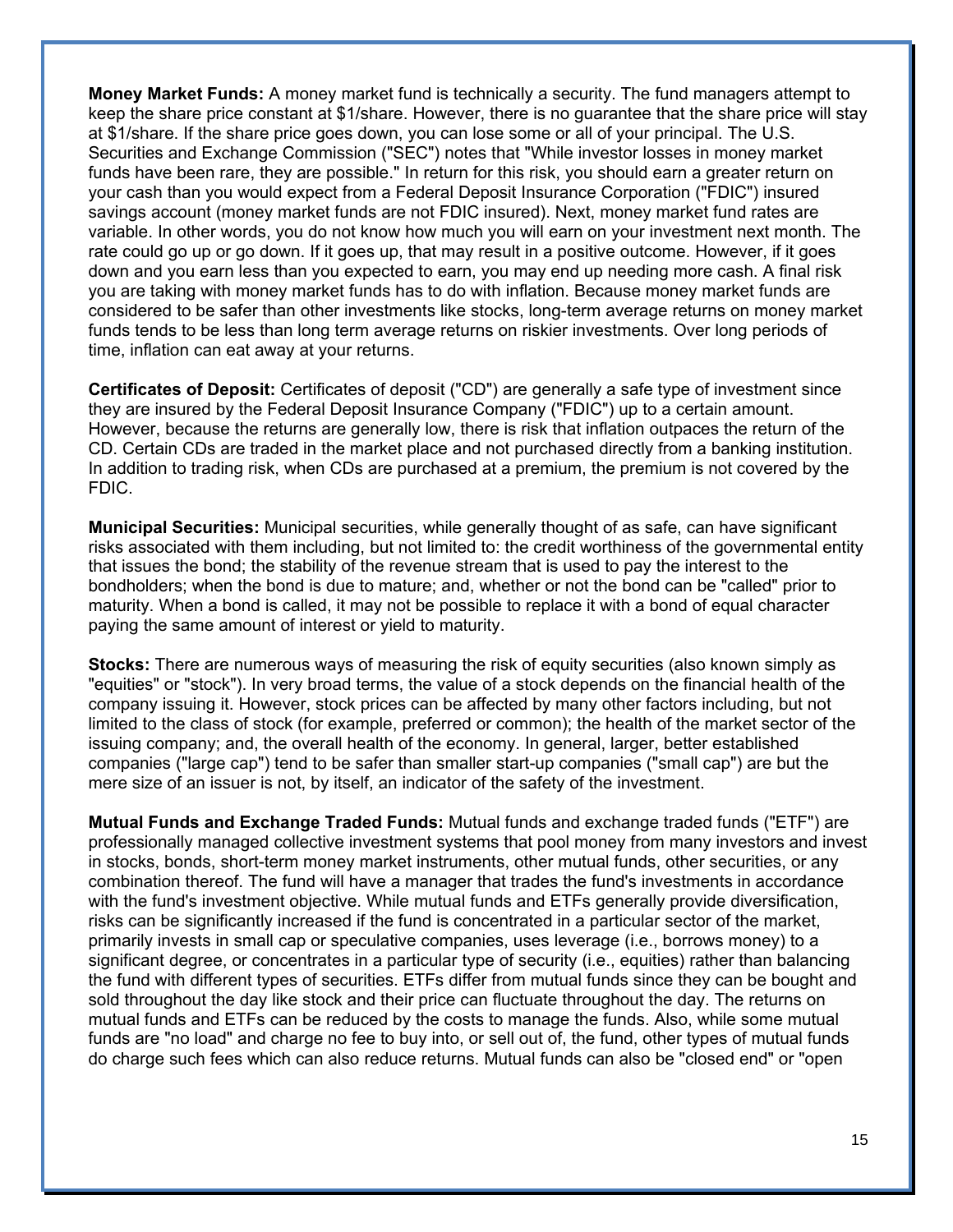end". So-called "open end" mutual funds continue to allow in new investors indefinitely whereas "closed end" funds have a fixed number of shares to sell which can limit their availability to new investors.

ETFs may have tracking error risks. For example, the ETF investment adviser may not be able to cause the ETF's performance to match that of its Underlying Index or other benchmark, which may negatively affect the ETF's performance. In addition, for leveraged and inverse ETFs that seek to track the performance of their Underlying Indices or benchmarks on a daily basis, mathematical compounding may prevent the ETF from correlating with performance of its benchmark. In addition, an ETF may not have investment exposure to all of the securities included in its Underlying Index, or its weighting of investment exposure to such securities may vary from that of the Underlying Index. Some ETFs may invest in securities or financial instruments that are not included in the Underlying Index, but which are expected to yield similar performance.

**Variable Annuities:** A variable annuity is a form of insurance where the seller or issuer (typically an insurance company) makes a series of future payments to a buyer (annuitant) in exchange for the immediate payment of a lump sum (single-payment annuity) or a series of regular payments (regularpayment annuity). The payment stream from the issuer to the annuitant has an unknown duration based principally upon the date of death of the annuitant. At this point, the contract will terminate and the remainder of the funds accumulated forfeited unless there are other annuitants or beneficiaries in the contract. Annuities can be purchased to provide an income during retirement. Unlike fixed annuities that make payments in fixed amounts or in amounts that increase by a fixed percentage, variable annuities, pay amounts that vary according to the performance of a specified set of investments, typically bond and equity mutual funds. Many variable annuities typically impose asset-based sales charges or surrender charges for withdrawals within a specified period. Variable annuities may impose a variety of fees and expenses, in addition to sales and surrender charges, such as mortality and expense risk charges; administrative fees; underlying fund expenses; and charges for special features, all of which can reduce the return. Earnings in a variable annuity do not provide all the tax advantages of 401(k)s and other before-tax retirement plans. Once the investor starts withdrawing money from their variable annuity, earnings are taxed at the ordinary income rate, rather than at the lower capital gains rates applied to other non-tax-deferred vehicles which are held for more than one year. Proceeds of most variable annuities do not receive a "step-up" in cost basis when the owner dies like stocks, bonds and mutual funds do. Some variable annuities offer "bonus credits." These are usually not free. In order to fund them, insurance companies typically impose mortality and expense charges and surrender charge periods. In an exchange of an existing annuity for a new annuity (so-called 1035 exchanges), the new variable annuity may have a lower contract value and a smaller death benefit; may impose new surrender charges or increase the period of time for which the surrender charge applies; may have higher annual fees; and provide another commission for the broker.

**Real Estate Investment Trust:** A real estate investment trust ("REIT") is a corporate entity which invests in real estate and/or engages in real estate financing. A REIT reduces or eliminates corporate income taxes. REITs can be publicly or privately held. Public REITs may be listed on public stock exchanges. REITs are required to declare 90% of their taxable income as dividends, but they actually pay dividends out of funds from operations, so cash flow has to be strong or the REIT must either dip into reserves, borrow to pay dividends, or distribute them in stock (which causes dilution). After 2012, the IRS stopped permitting stock dividends. Most REITs must refinance or erase large balloon debts periodically. The credit markets are no longer frozen, but banks are demanding, and getting, harsher terms to re-extend REIT debt. Some REITs may be forced to make secondary stock offerings to repay debt, which will lead to additional dilution of the stockholders. Fluctuations in the real estate market can affect the REIT's value and dividends.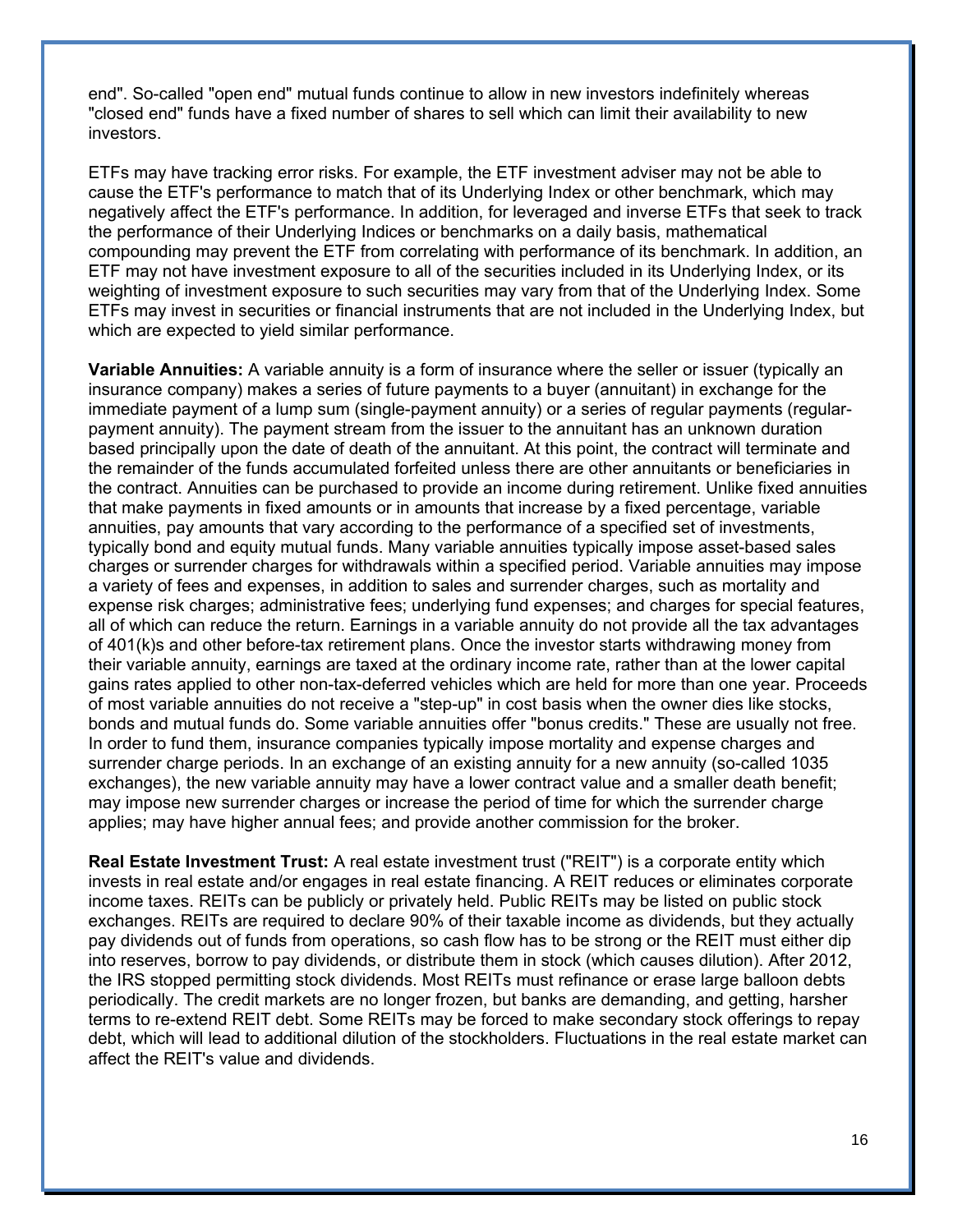**Limited Partnerships:** A limited partnership is a financial affiliation that includes at least one general partner and a number of limited partners. The partnership invests in a venture, such as real estate development or oil exploration, for financial gain. The general partner has management authority and unlimited liability. The general partner runs the business and, in the event of bankruptcy, is responsible for all debts not paid or discharged. The limited partners have no management authority and their liability is limited to the amount of their capital commitment. Profits are divided between general and limited partners according to an arrangement formed at the creation of the partnership. The range of risks are dependent on the nature of the partnership and disclosed in the offering documents if privately placed. Publicly traded limited partnership have similar risk attributes to equities. However, like privately placed limited partnerships their tax treatment is under a different tax regime from equities. You should speak to your tax adviser in regard to their tax treatment.

**Options Contracts:** Options are complex securities that involve risks and are not suitable for everyone. Option trading can be speculative in nature and carry substantial risk of loss. It is generally recommended that you only invest in options with risk capital. An option is a contract that gives the buyer the right, but not the obligation, to buy or sell an underlying asset at a specific price on or before a certain date (the "expiration date"). The two types of options are calls and puts:

A call gives the holder the right to buy an asset at a certain price within a specific period of time. Calls are similar to having a long position on a stock. Buyers of calls hope that the stock will increase substantially before the option expires.

A put gives the holder the right to sell an asset at a certain price within a specific period of time. Puts are very similar to having a short position on a stock. Buyers of puts hope that the price of the stock will fall before the option expires.

Selling options is more complicated and can be even riskier.

The option trading risks pertaining to options buyers are:

- Risk of losing your entire investment in a relatively short period of time.
- The risk of losing your entire investment increases if, as expiration nears, the stock is below the strike price of the call (for a call option) or if the stock is higher than the strike price of the put (for a put option).
- European style options which do not have secondary markets on which to sell the options prior to expiration can only realize its value upon expiration.
- Specific exercise provisions of a specific option contract may create risks.
- Regulatory agencies may impose exercise restrictions, which stops you from realizing value.

The option trading risks pertaining to options sellers are:

- Options sold may be exercised at any time before expiration.
- Covered Call traders forgo the right to profit when the underlying stock rises above the strike price of the call options sold and continues to risk a loss due to a decline in the underlying stock.
- Writers of Naked Calls risk unlimited losses if the underlying stock rises.
- Writers of Naked Puts risk substantial losses if the underlying stock drops.
- Writers of naked positions run margin risks if the position goes into significant losses. Such risks may include liquidation by the broker.
- Writers of call options could lose more money than a short seller of that stock could on the same rise on that underlying stock. This is an example of how the leverage in options can work against the option trader.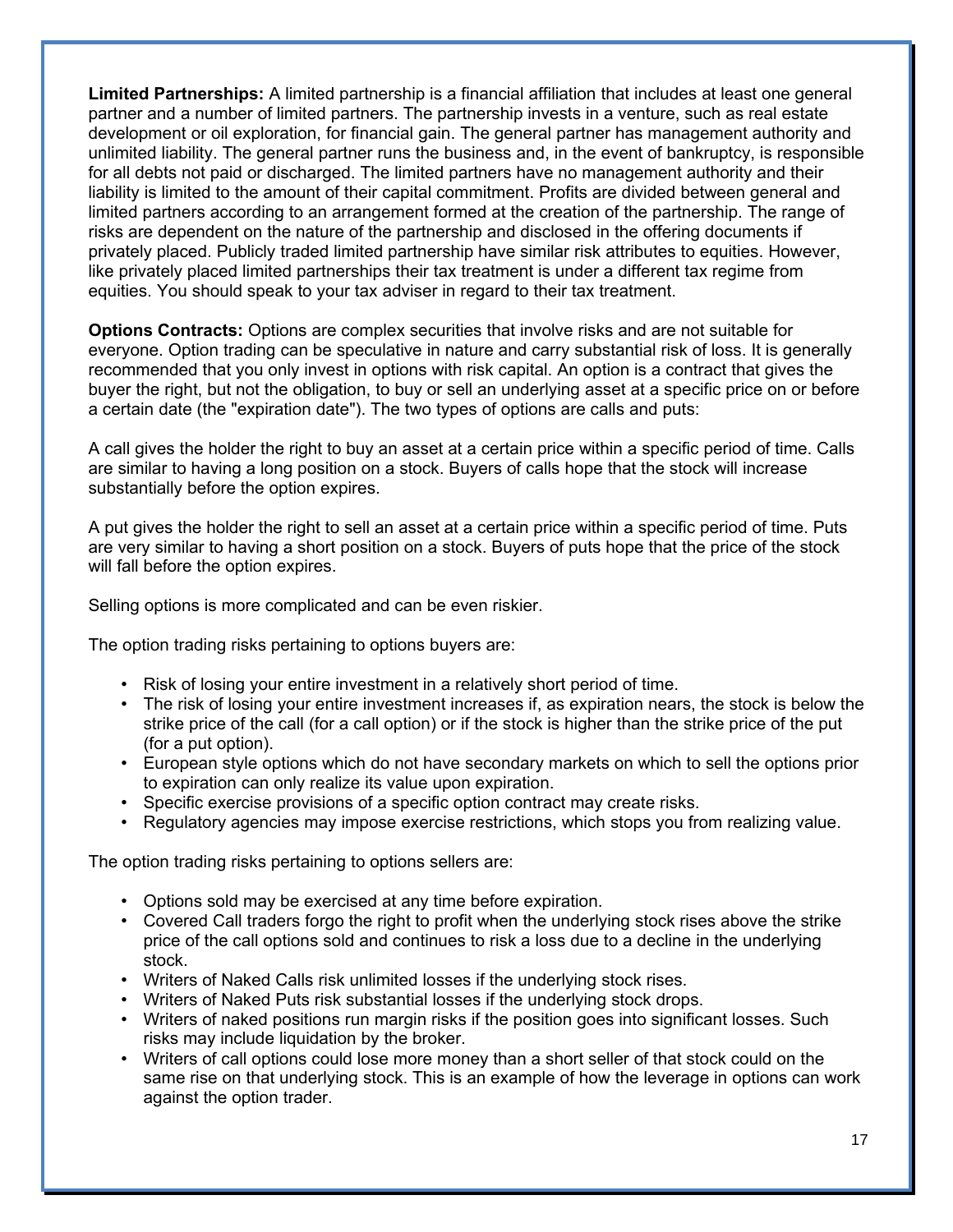- Writers of Naked Calls are obligated to deliver shares of the underlying stock if those call options are exercised.
- Call options can be exercised outside of market hours such that effective remedy actions cannot be performed by the writer of those options.
- Writers of stock options are obligated under the options that they sold even if a trading market is not available or that they are unable to perform a closing transaction.
- The value of the underlying stock may surge or decline unexpectedly, leading to automatic exercises.

Other option trading risks are:

- The complexity of some option strategies is a significant risk on its own.
- Option trading exchanges or markets and option contracts themselves are open to changes at all times.
- Options markets have the right to halt the trading of any options, thus preventing investors from realizing value.
- Risk of erroneous reporting of exercise value.
- If an options brokerage firm goes insolvent, investors trading through that firm may be affected.
- Internationally traded options have special risks due to timing across borders.

Risks that are not specific to options trading include market risk, sector risk and individual stock risk. Option trading risks are closely related to stock risks, as stock options are a derivative of stocks.

**Derivatives:** Derivatives are types of investments where the investor does not own the underlying asset. There are many different types of derivative instruments, including, but not limited to, options, swaps, futures, and forward contracts. Derivatives have numerous uses as well as various risks associated with them, but they are generally considered an alternative way to participate in the market. Investors typically use derivatives for three reasons: to hedge a position, to increase leverage, or to speculate on an asset's movement. The key to making a sound investment is to fully understand the characteristics and risks associated with the derivative, including, but not limited to counter-party, underlying asset, price, and expiration risks. The use of a derivative only makes sense if the investor is fully aware of the risks and understands the impact of the investment within a portfolio strategy. Due to the variety of available derivatives and the range of potential risks, a detailed explanation of derivatives is beyond the scope of this disclosure.

**Structured Products:** A structured product, also known as a market-linked product, is generally a prepackaged investment strategy based on derivatives, such as a single security, a basket of securities, options, indices, commodities, debt issuances, and/or foreign currencies, and to a lesser extent, swaps. Structured products are usually issued by investment banks or affiliates thereof. They have a fixed maturity, and have two components: a note and a derivative. The derivative component is often an option. The note provides for periodic interest payments to the investor at a predetermined rate, and the derivative component provides for the payment at maturity. Some products use the derivative component as a put option written by the investor that gives the buyer of the put option the right to sell to the investor the security or securities at a predetermined price. Other products use the derivative component to provide for a call option written by the investor that gives the buyer of the call option the right to buy the security or securities from the investor at a predetermined price. A feature of some structured products is a "principal guarantee" function, which offers protection of principal if held to maturity. However, these products are not always Federal Deposit Insurance Corporation insured; they may only be insured by the issuer, and thus have the potential for loss of principal in the case of a liquidity crisis, or other solvency problems with the issuing company. Investing in structured products involves a number of risks including but not limited to: fluctuations in the price, level or yield of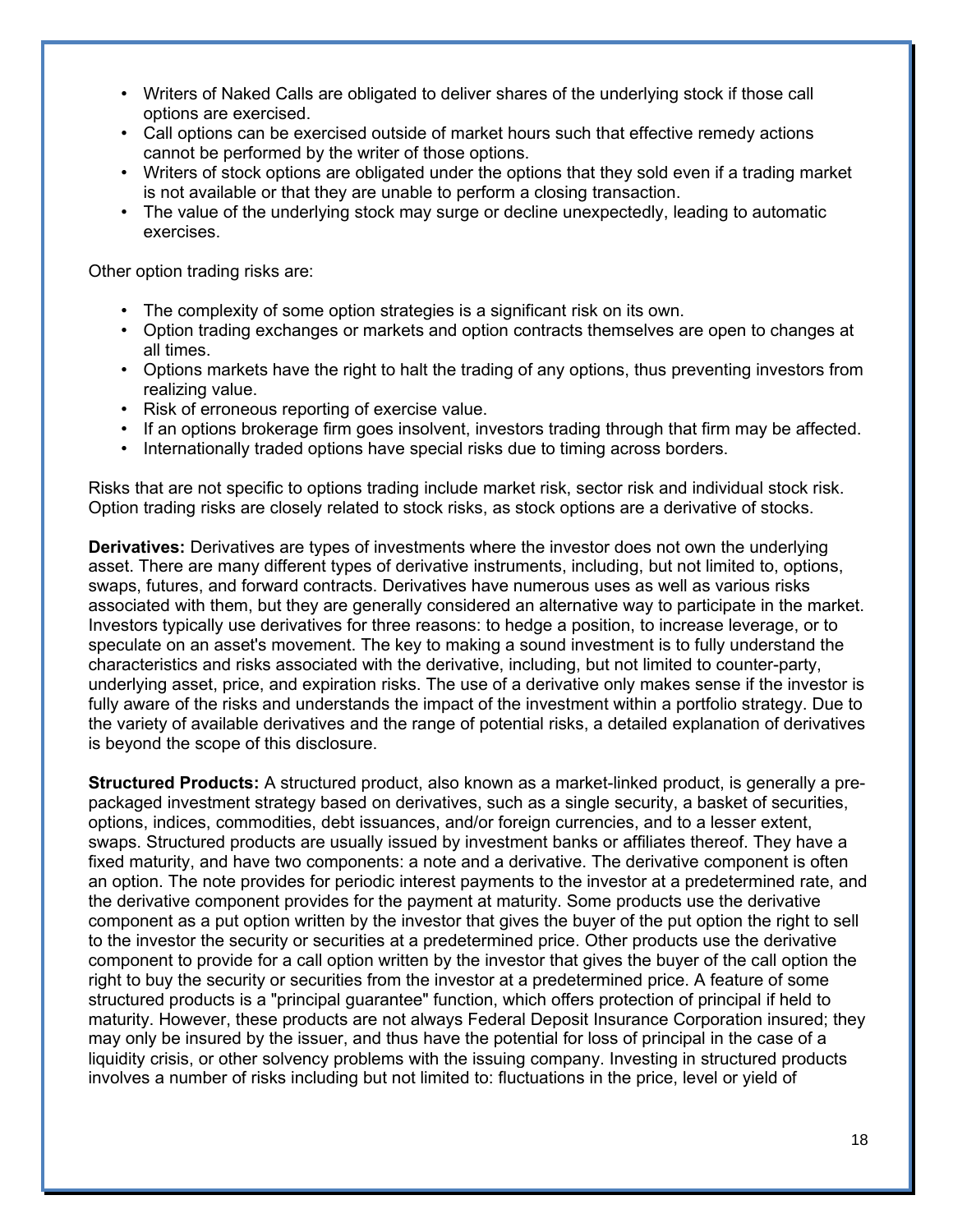underlying instruments, interest rates, currency values and credit quality; substantial loss of principal; limits on participation in any appreciation of the underlying instrument; limited liquidity; credit risk of the issuer; conflicts of interest; and, other events that are difficult to predict.

**Private Placements:** A private placement (non-public offering) is an illiquid security sold to qualified investors and are not publicly traded nor registered with the Securities and Exchange Commission.

**Risk:** Private placements generally carry a higher degree of risk due to illiquidity. Most securities that are acquired in a private placement will be restricted securities and must be held for an extended amount of time and therefore cannot be sold easily. The range of risks are dependent on the nature of the partnership and are disclosed in the offering documents.

### **Pooled Investment Vehicles**

We may recommend that you invest in the Outcome Driven Fund, L.P., which is a proprietary pooled investment vehicle. The Fund has a specific investment strategy, method of analysis and risks. The Fund is offered only by private placement memorandum and other offering documents. Investors should refer to the memorandum and offering documents for a complete description of all relevant information concerning the Funds.

## **Item 9 Disciplinary Information**

Cornerstone Advisory, LLC has been registered and providing investment advisory services since 2006. Neither our firm nor any of our Associated Persons has any reportable disciplinary information.

## **Item 10 Other Financial Industry Activities and Affiliations**

#### **Insurance**

Certain persons providing investment advice on behalf of our firm may be licensed as insurance agents. These persons will earn commission-based compensation for selling insurance products, including insurance products they sell to you. Insurance commissions earned by these persons are separate from our advisory fees. Please see the "Fees and Compensation" section in this brochure for more information on the compensation received by insurance agents who are affiliated with our firm.

#### **Arrangements with Affiliated Entities**

We are affiliated with Cornerstone Direct, LLC, through common control and ownership. Donald S. Huber, Jr., Thomas N. Biddison, III and Erik D. Johnson (Principals of our firm) are Principals, Owners and Members of Cornerstone Direct, LLC.

Cornerstone Advisory, LLC is the manager and investment adviser to the Outcome Driven Fund, L.P., ("the Fund"), a pooled investment vehicle in which you may be solicited to invest. Cornerstone Management Partners, LLC, a related entity, serves as the general partner to the Fund. Thomas N. Biddison III, Donald S. Huber, Jr., and Erik Johnson are managers and members of Cornerstone Management Partners, LLC. The Fund is offered to certain sophisticated investors, who meet certain requirements under applicable state and/or federal securities laws. Investors to whom the Fund is offered will receive a private placement memorandum and other offering documents. The fees charged by the Fund are separate and apart from our advisory fees. You should refer to the offering documents for a complete description of the fees, investment objectives, risks and other relevant information associated with investing in the Fund. You are strongly encouraged to seek independent legal counsel prior to investing in these private investment vehicles. These investments are not protected by SIPC. Refer to the *Code of Ethics, Participation or Interest in Client Transactions and Personal Trading* section below for additional disclosures on this topic.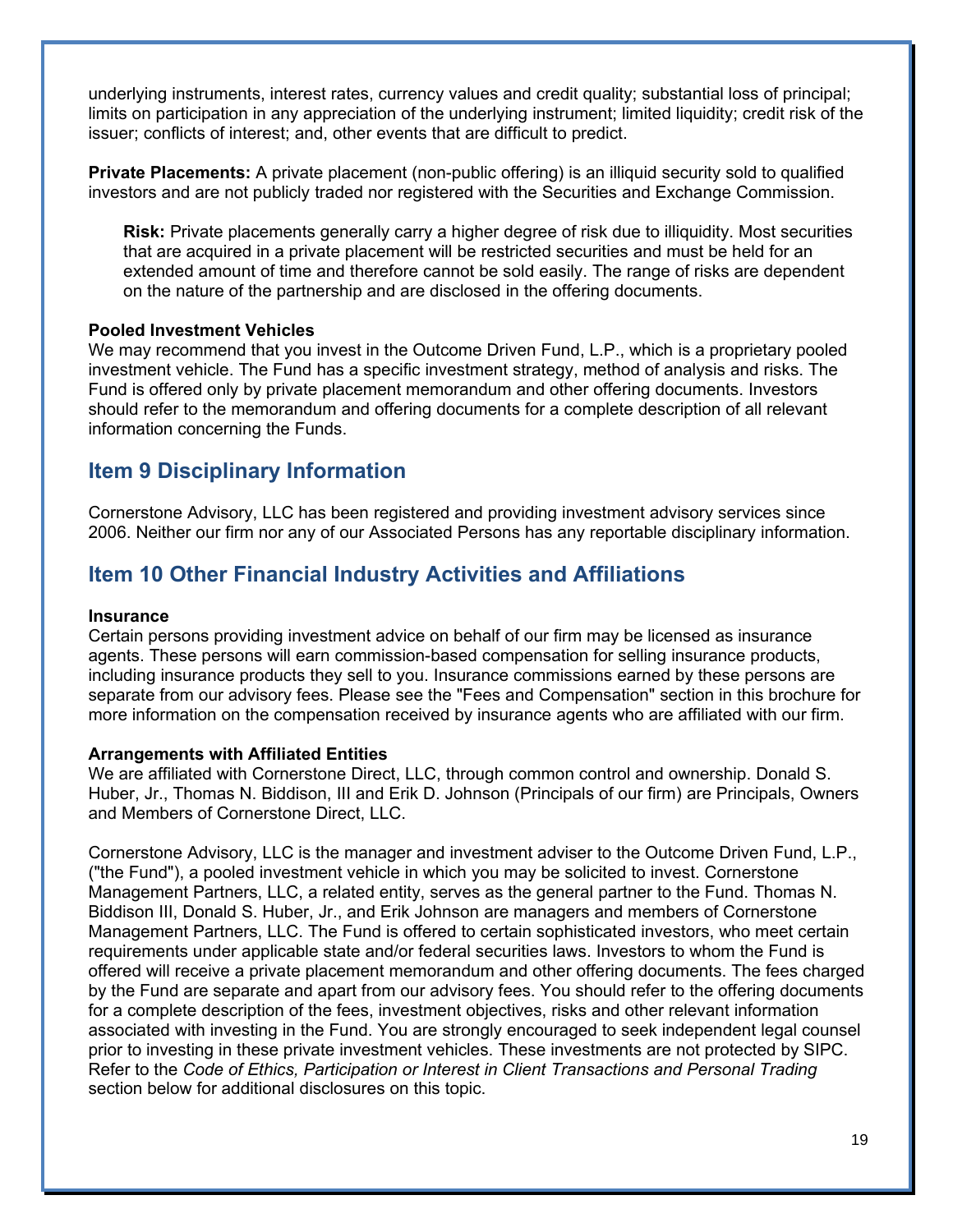We are affiliated with Outcome Driven Strategies, LLC through common control and ownership. We will recommend that you use the services of our affiliate if appropriate and suitable for your needs. Our advisory services are separate and distinct from the fees paid to our affiliate for their services.

The referral arrangements we have with our affiliated entities present a conflict of interest because we may have a financial incentive to recommend our affiliates' services. While we believe that compensation charged by our affiliates are competitive, such compensation may be higher than fees charged by other firms providing the same or similar services. You are under no obligation to use our affiliates' services and may obtain comparable services and/or lower fees through other firms.

#### **Recommendation of Third Party Asset Managers**

We may recommend that you use a third party asset manager based on your needs and suitability. We will not receive separate compensation, directly or indirectly, from the third party asset manager for recommending that you use their services. Moreover, we do not have any other business relationships with the recommended third party asset manager. Refer to the *Advisory Business* section above for additional disclosures on this topic.

## **Item 11 Code of Ethics, Participation or Interest in Client Transactions and Personal Trading**

#### **Description of Our Code of Ethics**

We strive to comply with applicable laws and regulations governing our practices. Therefore, our Code of Ethics includes guidelines for professional standards of conduct for our Associated Persons. Our goal is to protect your interests at all times and to demonstrate our commitment to our fiduciary duties of honesty, good faith, and fair dealing with you. All of our Associated Persons are expected to adhere strictly to these guidelines. Our Code of Ethics also requires that certain persons associated with our firm submit reports of their personal account holdings and transactions to a qualified representative of our firm who will review these reports on a periodic basis. Persons associated with our firm are also required to report any violations of our Code of Ethics. Additionally, we maintain and enforce written policies reasonably designed to prevent the misuse or dissemination of material, non-public information about you or your account holdings by persons associated with our firm.

Clients or prospective clients may obtain a copy of our Code of Ethics by contacting us at the telephone number on the cover page of this brochure.

#### **Participation or Interest in Client Transactions**

As stated above, we serve as the investment manager to the Outcome Driven Fund, L.P., a pooled investment vehicle in which you may be solicited to invest. Persons associated with our firm may have significant investments in the Fund and may therefore have an incentive to recommend the Fund over other investments. If you are an investor in the Fund, please refer to the Funds' offering documents for detailed disclosures regarding the Fund.

#### **Personal Trading Practices**

Our firm or persons associated with our firm may buy or sell securities for you at the same time we or persons associated with our firm buy or sell such securities for our own account. We may also combine our orders to purchase securities with your orders to purchase securities ("block trading"). Please refer to the "Brokerage Practices" section in this brochure for information on our block trading practices.

A conflict of interest exists in such cases because we have the ability to trade ahead of you and potentially receive more favorable prices than you will receive. To eliminate this conflict of interest, it is our policy that neither our Associated Persons nor we shall have priority over your account in the purchase or sale of securities.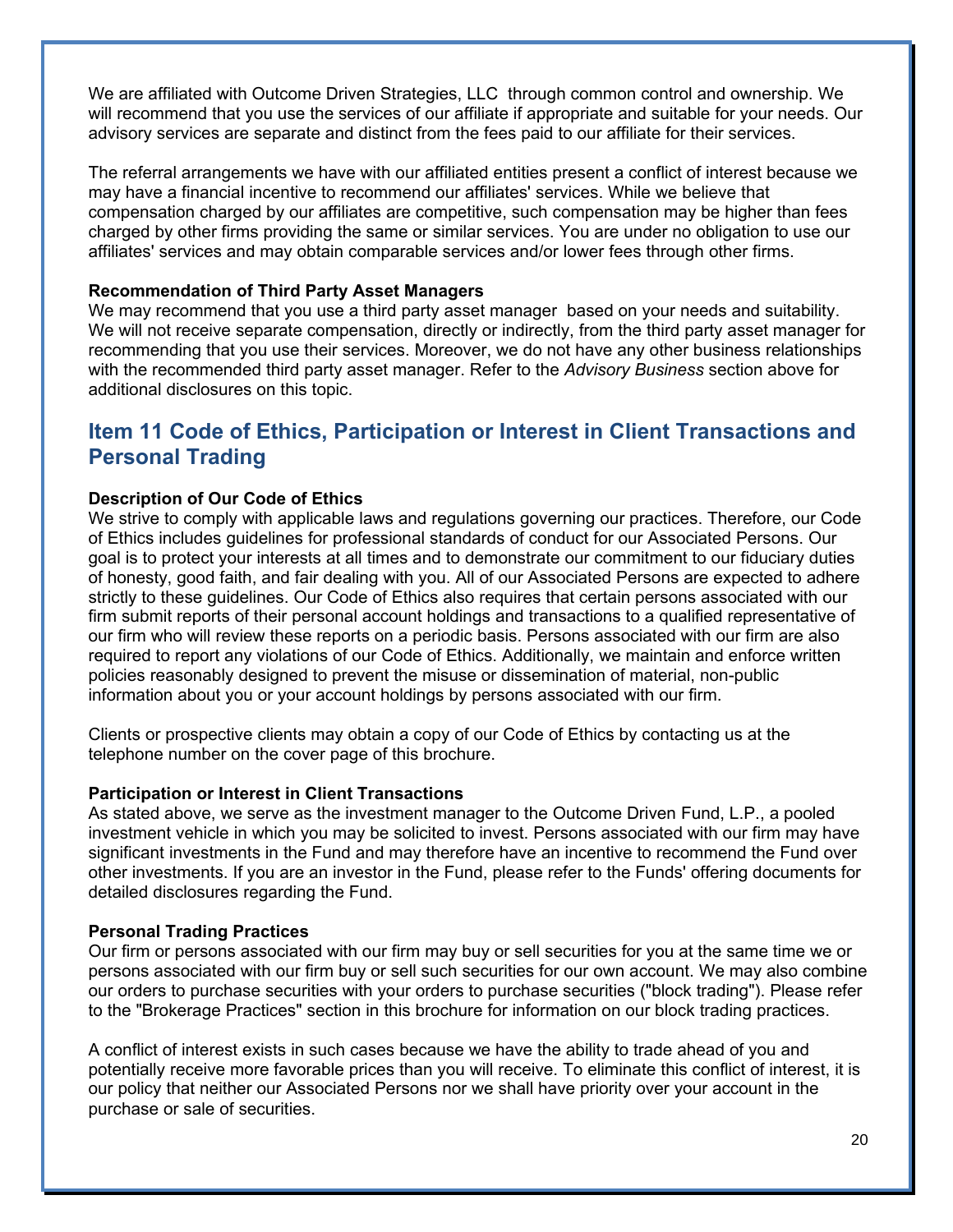## **Item 12 Brokerage Practices**

We maintain relationships with several broker-dealers. While you are free to choose any broker-dealer or other service provider, we recommend that you establish an account with a brokerage firm with which we have an existing relationship. Such relationships may include benefits provided to our firm, including but not limited to market information and administrative services that help our firm manage your account(s). We believe that recommended broker-dealers provide quality execution services for our clients at competitive prices. Price is not the sole factor we consider in evaluating best execution. We also consider the quality of the brokerage services provided by recommended broker-dealers, including the value of the firm's reputation, execution capabilities, commission rates, and responsiveness to our clients and our firm. In recognition of the value of the services recommended broker-dealers provide, you may pay higher commissions and/or trading costs than those that may be available elsewhere.

#### **Research and Other Soft Dollar Benefits**

We recommend that a client in need of brokerage and custodial services utilize TD Ameritrade Institutional, division of TD Ameritrade, Inc. ("TD Ameritrade"), member FINRA/SIPC or Schwab Advisor Services, division of Charles Schwab & Co., Inc. ("Schwab"), member FINRA/SIPC. TD Ameritrade and Schwab are independent and unaffiliated SEC-registered broker-dealers. TD Ameritrade and Schwab offer services to independent investment advisers which include custody of securities, trade execution, clearance and settlement of transactions. It may be the case that the recommended broker charges a higher fee than another broker charges for a particular type of service, such as commission rates. You may utilize the broker-dealer of your choice. You have no obligation to purchase or sell securities through a broker we recommend.

The client along with the advisor can select TD Ameritrade or Schwab as custodians for their account. These custodians will determine the amount of commissions and other charges to be paid for each transaction. These custodians have agreements with Cornerstone Advisory, LLC.

The products and services we receive from broker-dealers will generally be used in servicing all of our clients' accounts. Our use of these products and services will not be limited to the accounts that paid commissions to the broker-dealer for such products and services. As part of our fiduciary duties to you, we endeavor at all times to put your interests first. You should be aware that the receipt of economic benefits by our firm is considered to create a conflict of interest.

Our participation in the following institutional platforms does not constitute a formal soft dollar agreement. However, we do receive economic benefits as a result of our participation as itemized below.

As disclosed above, we participate in TD Ameritrade's institutional customer program and we may require clients to maintain accounts with TD Ameritrade. There is no direct link between our participation in the program and the investment advice we give to you, although we receive economic benefits through its participation in the program that are typically not available to TD Ameritrade retail investors. These benefits include the following products and services (provided without cost or at a discount): receipt of duplicate client statements and confirmations; research related products and tools; consulting services; access to a trading desk serving our participants; access to block trading (which provides the ability to aggregate securities transactions for execution and then allocate the appropriate shares to your accounts); the ability to have our fees deducted directly from your account; access to an electronic communications network for order entry and account information; access to mutual funds with no transaction fees and to certain institutional money managers; and discounts on compliance, marketing, research, technology, and practice management products or services provided to us by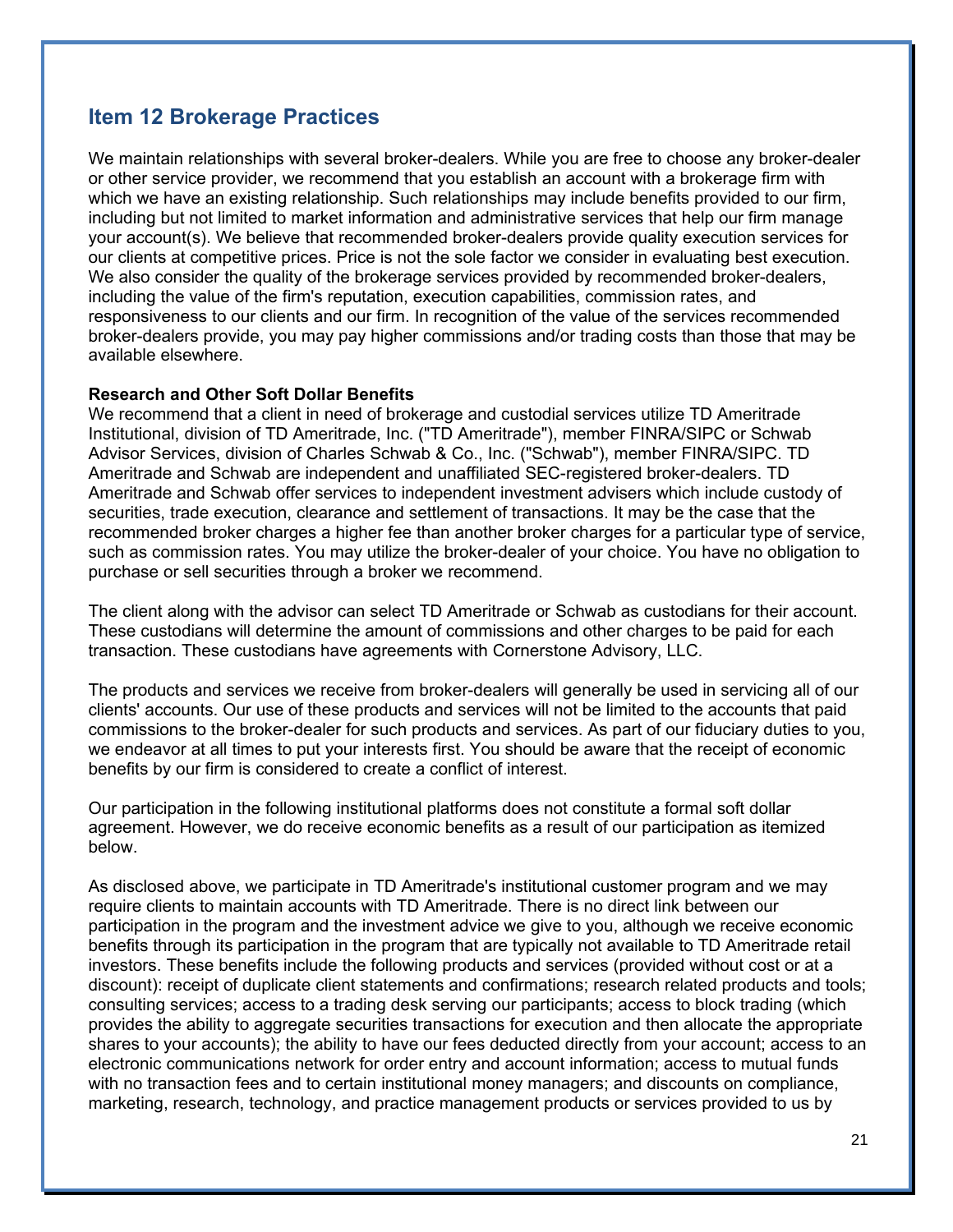third party vendors. TD Ameritrade may also have paid for business consulting and professional services received by our related persons and may also pay or reimburse expenses (including travel, lodging, meals, and entertainment expenses) for our personnel to attend conferences or meetings relating to the program or to TD Ameritrade's adviser custody and brokerage services generally. Some of the products and services made available by TD Ameritrade through the program may benefit us but may not benefit all of our client accounts. These products or services may assist us in managing and administering your accounts, including accounts not maintained at TD Ameritrade. Other services made available by TD Ameritrade are intended to help us manage and further develop its business enterprise. The benefits received by us or our personnel through participation in the program do not depend on the amount of brokerage transactions directed to TD Ameritrade. As part of our fiduciary duty to you, we put your interest first at all times. You should be aware, however, that the receipt of economic benefits by us or our related persons in and of itself creates a potential conflict of interest and may indirectly influence our choice of TD Ameritrade for custody and brokerage services

Schwab Advisor Services provides us with access to its institutional trading and operations services, which are typically not available to Schwab retail investors. These services generally are available to independent investment advisers at no charge to them so long as a total of at least \$10 million of client account assets are maintained at Schwab. Schwab services may include research, brokerage, custody, access to mutual funds and other investments that are otherwise available only to institutional investors or would require significantly higher minimum initial investments. Schwab also makes available to us other products and services that benefit us but may not benefit all of our clients' accounts. These include software and other technology that provide access to your account data (such as trade confirmations and account statements), facilitate trade execution, provide research, pricing information and other market data, facilitate payment of our fees from your accounts, and assist with back-office support, recordkeeping and reporting. The availability to us of the foregoing products and services is not contingent upon us committing to Schwab any specific amount of business (assets in custody or trading).

#### **Brokerage for Client Referrals**

Cornerstone may receive client referrals from TD Ameritrade through its participation in TD Ameritrade AdvisorDirect (the "referral program"). In addition to meeting the minimum eligibility criteria for participation in AdvisorDirect, Cornerstone may have been selected to participate in AdvisorDirect based on the amount and profitability to TD Ameritrade of the assets in, and trades placed for, client accounts maintained with TD Ameritrade. TD Ameritrade is a discount broker-dealer independent of and unaffiliated with Cornerstone and there is no employee or agency relationship between them. TD Ameritrade has established the referral program as a means of referring its brokerage customers and other investors seeking fee-based personal investment management services or financial planning services to independent investment advisors. TD Ameritrade does not supervise Cornerstone and has no responsibility for Cornerstone's management of client portfolios or Cornerstone's other advice or services. Cornerstone pays TD Ameritrade an on-going fee for each successful client referral. This fee is usually a percentage (not to exceed 25%) of the advisory fee that the client pays to Cornerstone ("Solicitation Fee"). Cornerstone will also pay TD Ameritrade the Solicitation Fee on any advisory fees received by Cornerstone from any of a referred client's family members, including a spouse, child or any other immediate family member who resides with the referred client and hired Cornerstone on the recommendation of such referred client. Cornerstone will not charge clients referred through AdvisorDirect any fees or costs higher than its standard fee schedule offered to its clients or otherwise pass Solicitation Fees paid to TD Ameritrade to its clients. For information regarding additional or other fees paid directly or indirectly to TD Ameritrade, please refer to the TD Ameritrade AdvisorDirect Disclosure and Acknowledgement Form.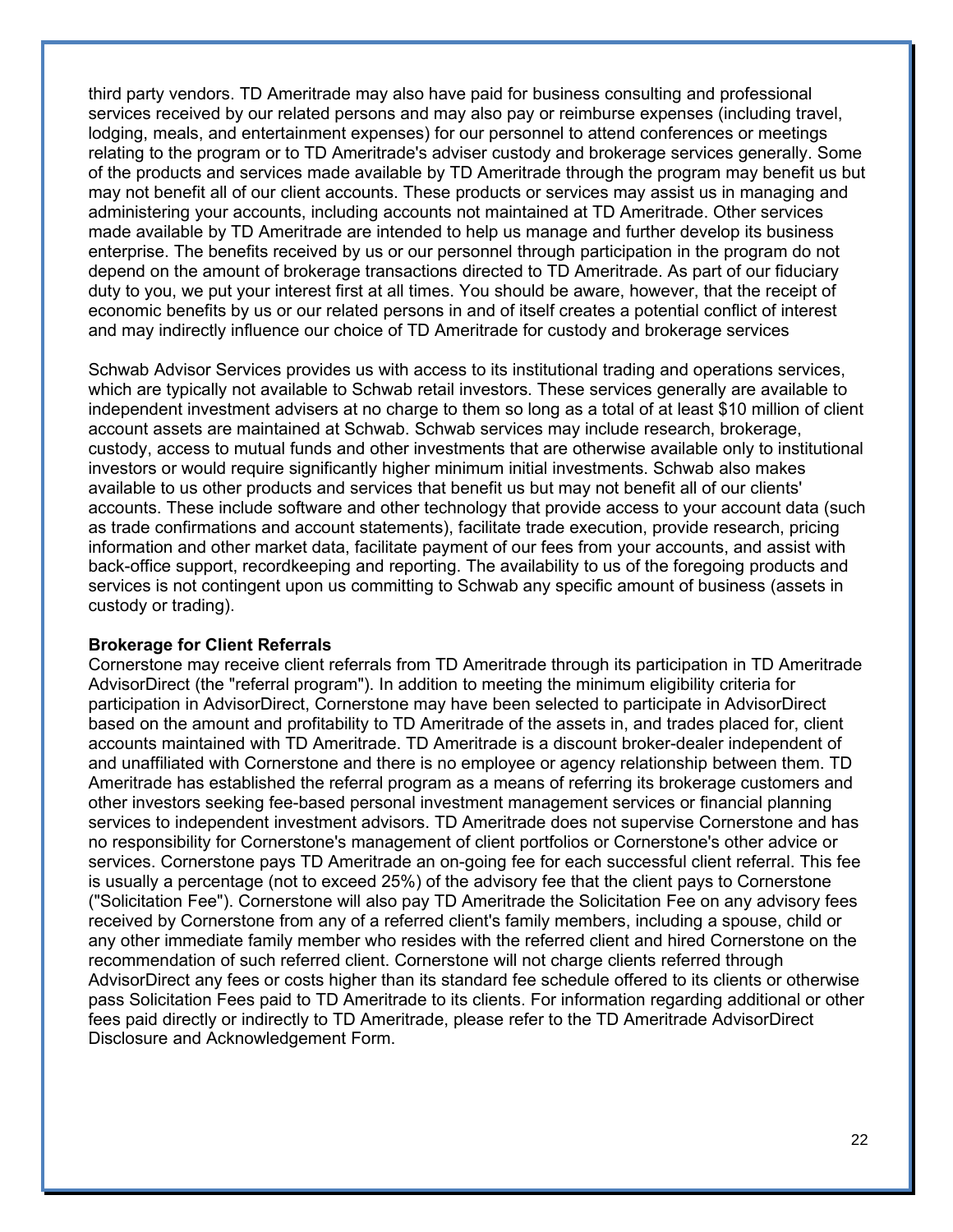Cornerstone's participation in AdvisorDirect raises potential conflicts of interest. TD Ameritrade will most likely refer clients through AdvisorDirect to investment advisors that encourage their clients to custody their assets at TD Ameritrade and whose client accounts are profitable to TD Ameritrade. Consequently, in order to obtain client referrals from TD Ameritrade, Cornerstone may have an incentive to recommend to clients that the assets under management by Cornerstone be held in custody with TD Ameritrade and to place transactions for client accounts with TD Ameritrade. In addition, Cornerstone has agreed not to solicit clients referred to it through AdvisorDirect to transfer their accounts from TD Ameritrade or to establish brokerage or custody accounts at other custodians, except when its fiduciary duties require doing so. Cornerstone's participation in AdvisorDirect does not diminish its duty to seek best execution of trades for client accounts.

#### **Directed Brokerage**

We routinely recommend that you direct our firm to execute transactions through TD Ameritrade or Schwab. As such, we may be unable to achieve the most favorable execution of your transactions and you may pay higher brokerage commissions than you might otherwise pay through another brokerdealer that offers the same types of services. Not all advisers require their clients to direct brokerage.

### **Block Trades**

We combine multiple orders for shares of the same securities purchased for advisory accounts we manage (this practice is commonly referred to as "block trading"). We will then distribute a portion of the shares to participating accounts in a fair and equitable manner. The distribution of the shares purchased is typically proportionate to the size of the account, but it is not based on account performance or the amount or structure of management fees. Subject to our discretion regarding factual and market conditions, when we combine orders, each participating account pays an average price per share for all transactions and pays a proportionate share of all transaction costs. Accounts owned by our firm or persons associated with our firm may participate in block trading with your accounts; however, they will not be given preferential treatment.

#### **Mutual Fund Share Classes**

Mutual funds are sold with different share classes, which carry different cost structures. Each available share class is described in the mutual fund's prospectus. When we purchase, or recommend the purchase of, mutual funds for a client, we select the share class that is deemed to be in the client's best interest, taking into consideration cost, tax implications, and other factors. When the fund is available for purchase at net asset value, we will purchase, or recommend the purchase of, the fund at net asset value. We also review the mutual funds held in accounts that come under our management to determine whether a more beneficial share class is available, considering cost, tax implications, and the impact of contingent deferred sales charges.

## **Item 13 Review of Accounts**

#### **Advisory Accounts**

The following personnel review and monitor your accounts on an ongoing basis and will conduct account reviews and performance at each meeting with you and will offer to meet with you no less than annually:

- Donald S. Huber, Jr., Principal
- Thomas N. Biddison, III, Principal
- Erik D. Johnson, Principal
- Michael LaViña, Portfolio Manager
- R. Michael Gill, Portfolio Manager
- Jason Policastro
- Jim Foxen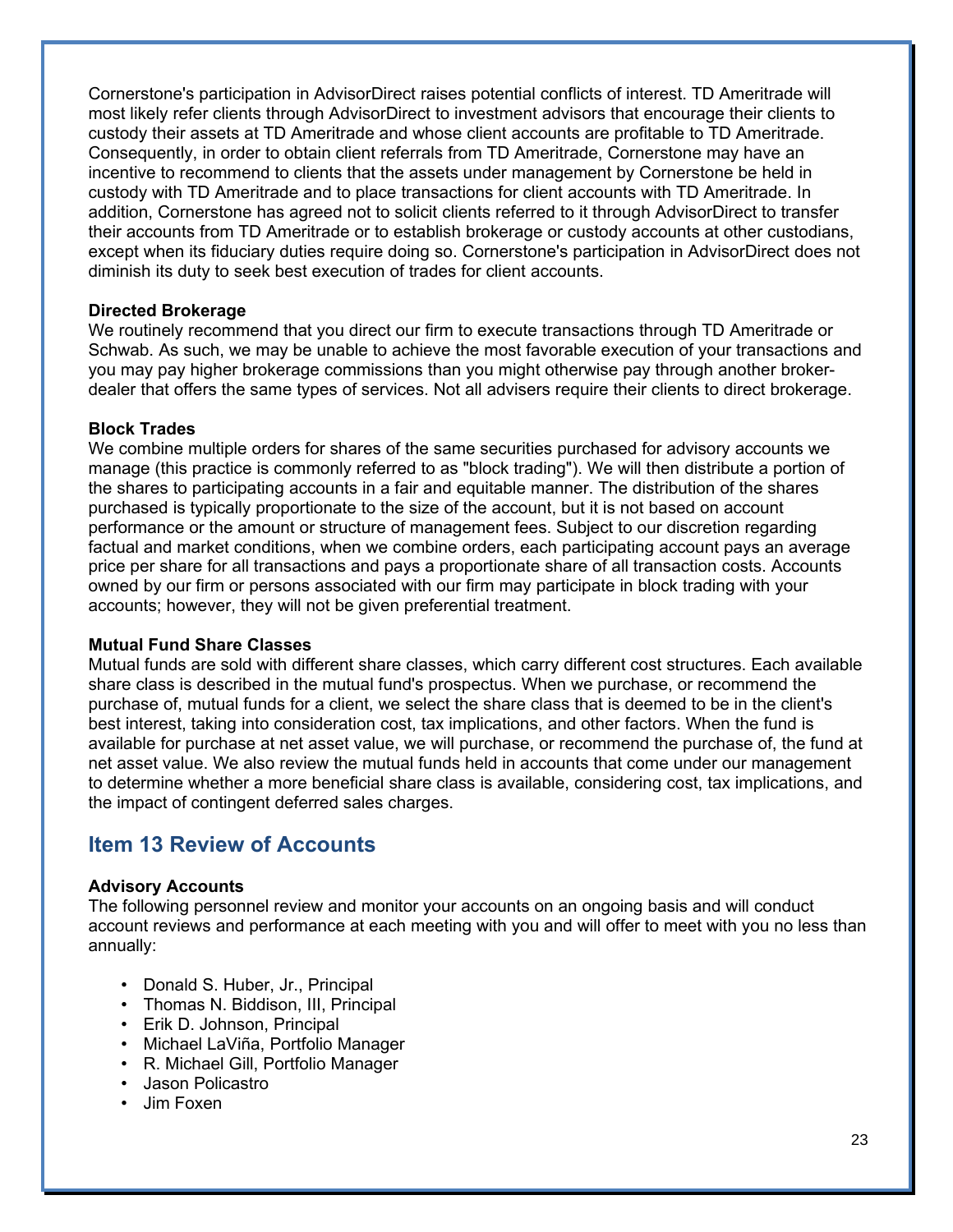Trigger factors of additional reviews include, but are not limited to, changes in your circumstances, changes in world economic events, and a request from you for additional reviews.

The individuals conducting reviews may vary from time to time, as personnel join or leave our firm.

We provide annual reports to you detailing the investment performance of your account. The custodian holding your funds and securities will send you trade confirmations and brokerage statements at least quarterly.

### **Financial Plans**

Your advisor will review financial plans as needed, depending on the arrangements made with you at the inception of your advisory relationship to ensure that the advice provided is consistent with your investment needs and objectives. Generally, we will contact you periodically to determine whether any updates may be needed based on changes in your circumstances. Changed circumstances may include, but are not limited to marriage, divorce, birth, death, inheritance, lawsuit, retirement, job loss and/or disability, among others. We recommend meeting with you at least annually to review and update your plan if needed. Additional reviews will be conducted upon your request. Such reviews and updates may be subject to our then current hourly rate. Written updates to the financial plan may be provided in conjunction with the review. If you implement financial planning advice, you will receive trade confirmations and monthly or quarterly statements from relevant custodians.

## **Item 14 Client Referrals and Other Compensation**

As disclosed under the "Fees and Compensation" section in this brochure, persons providing investment advice on behalf of our firm are licensed insurance agents. For information on the conflicts of interest this presents, and how we address these conflicts, please refer to the "Fees and Compensation" section.

Please refer to the *Brokerage Practices* section above for disclosures on research and other benefits we may receive resulting from our relationship with TD Ameritrade.

We directly compensate non-employee (outside) consultants, individuals, and/or entities (Solicitors) for client referrals. In order to receive a cash referral fee from our firm, Solicitors must comply with the requirements of the jurisdictions in which they operate. If you were referred to our firm by a Solicitor, you should have received a copy of this brochure along with the Solicitor's disclosure statement at the time of the referral. If you become a client, the Solicitor that referred you to our firm will receive a percentage of the advisory fee you pay our firm for as long as you are a client with our firm, or until such time as our agreement with the Solicitor expires. You will not pay additional fees because of this referral arrangement. Referral fees paid to a Solicitor are contingent upon your entering into an advisory agreement with our firm. Therefore, a Solicitor has a financial incentive to recommend our firm to you for advisory services. This creates a conflict of interest; however, you are not obligated to retain our firm for advisory services. Comparable services and/or lower fees may be available through other firms.

Solicitors that refer business to more than one investment adviser may have a financial incentive to recommend advisers with more favorable compensation arrangements. We request that our Solicitors disclose to you whether multiple referral relationships exist and that comparable services may be available from other advisers for lower fees and/or where the Solicitor's compensation is less favorable.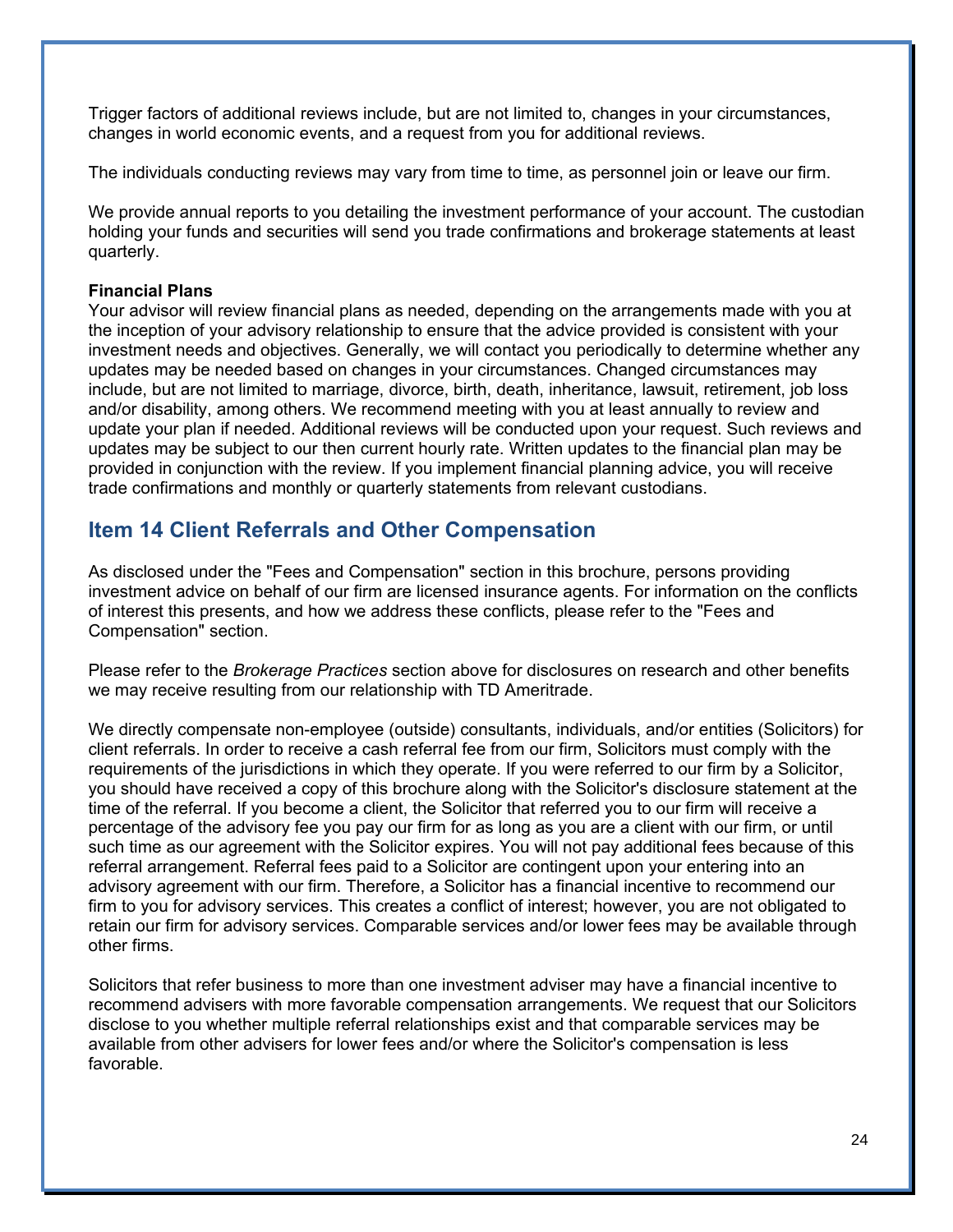#### **Client Referrals from Charles Schwab**

Cornerstone Advisory, LLC receives client referrals from Charles Schwab & Co., Inc. ("Schwab") through Cornerstone Advisory, LLC's participation in Schwab Advisor Network® ("the Service"). The Service is designed to help investors find an independent investment advisor. Schwab is a brokerdealer independent of and unaffiliated with Cornerstone Advisory, LLC. Schwab does not supervise Cornerstone Advisory, LLC and has no responsibility for Cornerstone Advisory, LLC's management of clients' portfolios or Advisor's other advice or services. Cornerstone Advisory, LLC pays Schwab fees to receive client referrals through the Service. Cornerstone Advisory, LLC participation in the Service may raise potential conflicts of interest described below.

Cornerstone Advisory, LLC pays Schwab a Participation Fee on all referred clients' accounts that are maintained in custody at Schwab and a Non-Schwab Custody Fee on all accounts that are maintained at, or transferred to, another custodian. The Participation Fee paid by Cornerstone Advisory, LLC is a percentage of the fees the client owes to Cornerstone Advisory, LLC or a percentage of the value of the assets in the client's account, subject to a minimum Participation Fee. Cornerstone Advisory, LLC pays Schwab the Participation Fee for so long as the referred client's account remains in custody at Schwab. The Participation Fee is billed to Cornerstone Advisory, LLC quarterly and may be increased, decreased or waived by Schwab from time to time. The Participation Fee is paid by Cornerstone Advisory, LLC and not by the client. Cornerstone Advisory, LLC has agreed not to charge clients referred through the Service fees or costs greater than the fees or costs Cornerstone Advisory, LLC charges clients with similar portfolios who were not referred through the Service.

Cornerstone Advisory, LLC generally pays Schwab a Non-Schwab Custody Fee if custody of a referred client's account is not maintained by, or assets in the account are transferred from Schwab. This Fee does not apply if the client was solely responsible for the decision not to maintain custody at Schwab. The Non-Schwab Custody Fee is a one-time payment equal to a percentage of the assets placed with a custodian other than Schwab. The Non-Schwab Custody Fee is higher than the Participation Fees Advisor generally would pay in a single year. Thus, Cornerstone Advisory, LLC will have an incentive to recommend that client accounts be held in custody at Schwab.

The Participation and Non-Schwab Custody Fees will be based on assets in accounts of Cornerstone Advisory, LLC's clients who were referred by Schwab and those referred clients' family members living in the same household. Thus, Cornerstone Advisory, LLC will have incentives to encourage household members of clients referred through the Service to maintain custody of their accounts and execute transactions at Schwab and to instruct Schwab to debit Cornerstone Advisory, LLC's fees directly from the accounts.

For accounts of Cornerstone Advisory, LLC's clients maintained in custody at Schwab, Schwab will not charge the client separately for custody but will receive compensation from Cornerstone Advisory, LLC's clients in the form of commissions or other transaction-related compensation on securities trades executed through Schwab. Schwab also will receive a fee (generally lower than the applicable commission on trades it executes) for clearance and settlement of trades executed through brokerdealers other than Schwab. Schwab's fees for trades executed at other broker-dealers are in addition to the other broker-dealer's fees. Thus, Cornerstone Advisory, LLC may have an incentive to cause trades to be executed through Schwab rather than another broker-dealer. Cornerstone Advisory, LLC nevertheless acknowledges its duty to seek best execution of trades for client accounts. Trades for client accounts held in custody at Schwab may be executed through a different broker-dealer than trades for Cornerstone Advisory, LLC's other clients. Thus, trades for accounts custodied at Schwab may be executed at different times and different prices than trades for other accounts that are executed at other broker-dealers.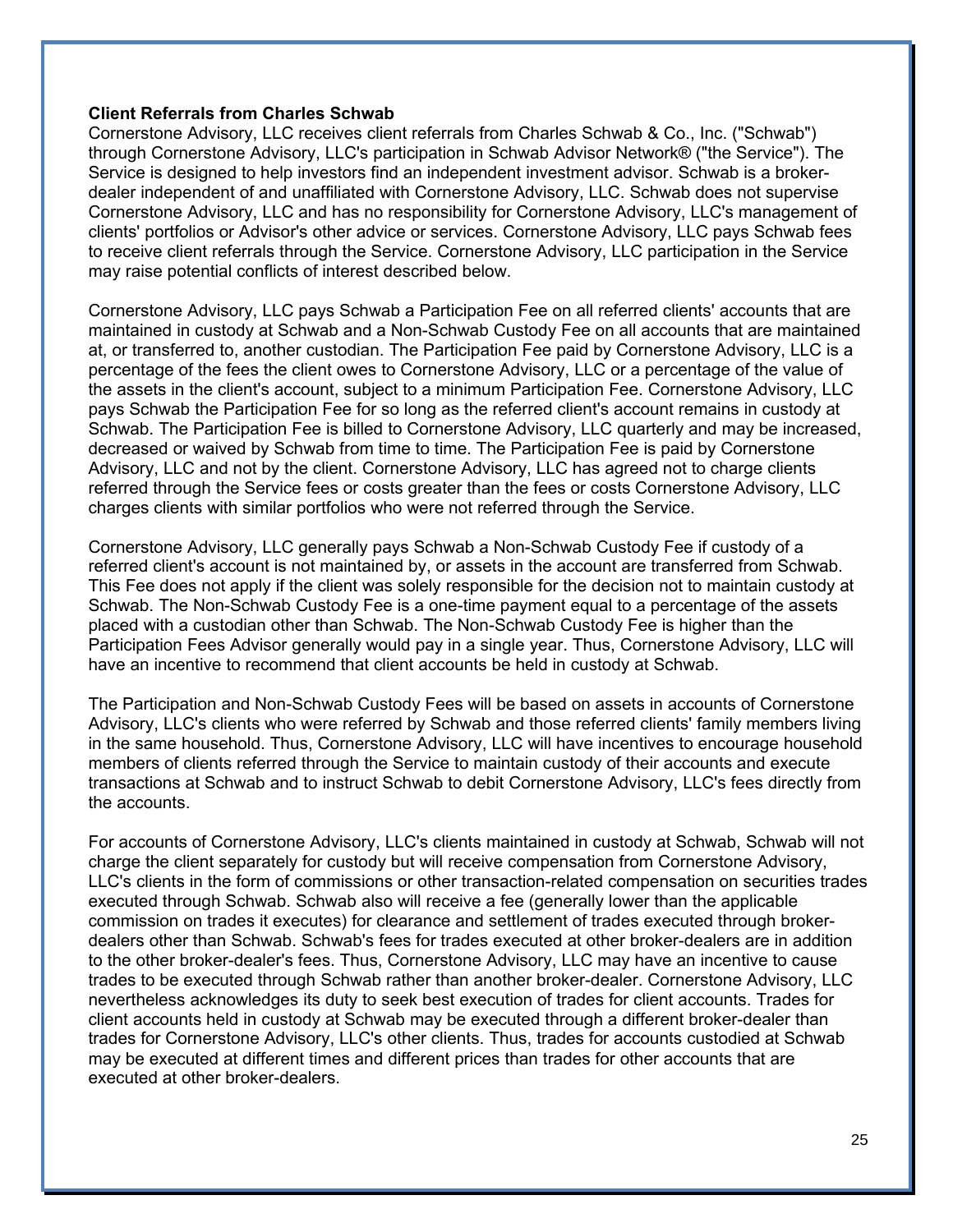## **Item 15 Custody**

As paying agent for our firm, your independent custodian will directly debit your account(s) for the payment of our advisory fees. This ability to deduct our advisory fees from your accounts causes our firm to exercise limited custody over your funds or securities. We do not have physical custody of any of your funds and/or securities. Your funds and securities will be held with a bank, broker-dealer, or other independent, qualified custodian. You will receive account statements from the independent, qualified custodian(s) holding your funds and securities at least quarterly. The account statements from your custodian(s) will indicate the amount of our advisory fees deducted from your account(s) each billing period. You should carefully review account statements for accuracy.

### **Private Investment Companies**

We serve as investment adviser and management company to the Outcome Driven Fund, L.P., (the "Fund," whether one or more), a private pooled investment vehicle. Cornerstone Management Partners, LLC, a related entity serves as general partner to the Fund. The Fund is offered only to certain sophisticated investors, who meet certain requirements under applicable state and/or federal securities laws. Investors to whom the Fund is offered will receive a private placement memorandum and other offering documents. The fees charged by the Fund are separate and apart from our advisory fees. You should refer to the offering documents for a complete description of the fees, investment objectives, risks and other relevant information associated with investing in the Fund. Persons affiliated with our firm may have made an investment in the Fund and may have an incentive to recommend the Fund over other investments.

In our capacity as investment adviser to the Fund, we will have access to the Funds' funds and securities, and therefore are deemed to have custody over such funds and securities. In accordance with the offering documents of the Funds, we provide each investor in the Fund with audited annual financial statements within 120-days of the Funds' fiscal year end. We provide each investor in the Outcome Driven Fund, L.P., with audited annual financial statements. If you are a Fund investor and have questions regarding the financial statements or if you did not receive a copy of the financial statements, please contact Thomas N. Biddison III, at 410-468-1695.

### **Trustee Services**

Persons associated with our firm may serve as trustees to certain accounts for which we also provide investment advisory services. In all cases, the persons associated with our firm have been appointed trustee as a result of a family or personal relationship with the trust grantor and/or beneficiary and not as a result of employment with our firm. Therefore, we are not deemed to have custody over the advisory accounts for which persons associated with our firm serve as trustee.

### **Wire Transfer and/or Standing Letter of Authorization**

Our firm, or persons associated with our firm, may effect wire transfers from client accounts to one or more third parties designated, in writing, by the client without obtaining written client consent for each separate, individual transaction, as long as the client has provided us with written authorization to do so. Such written authorization is known as a Standing Letter of Authorization. An adviser with authority to conduct such third party wire transfers has access to the client's assets, and therefore has custody of the client's assets in any related accounts.

However, we do not have to obtain a surprise annual audit, as we otherwise would be required to by reason of having custody, as long as we meet the following criteria:

- 1. You provide a written, signed instruction to the qualified custodian that includes the third party's name and address or account number at a custodian;
- 2. You authorize us in writing to direct transfers to the third party either on a specified schedule or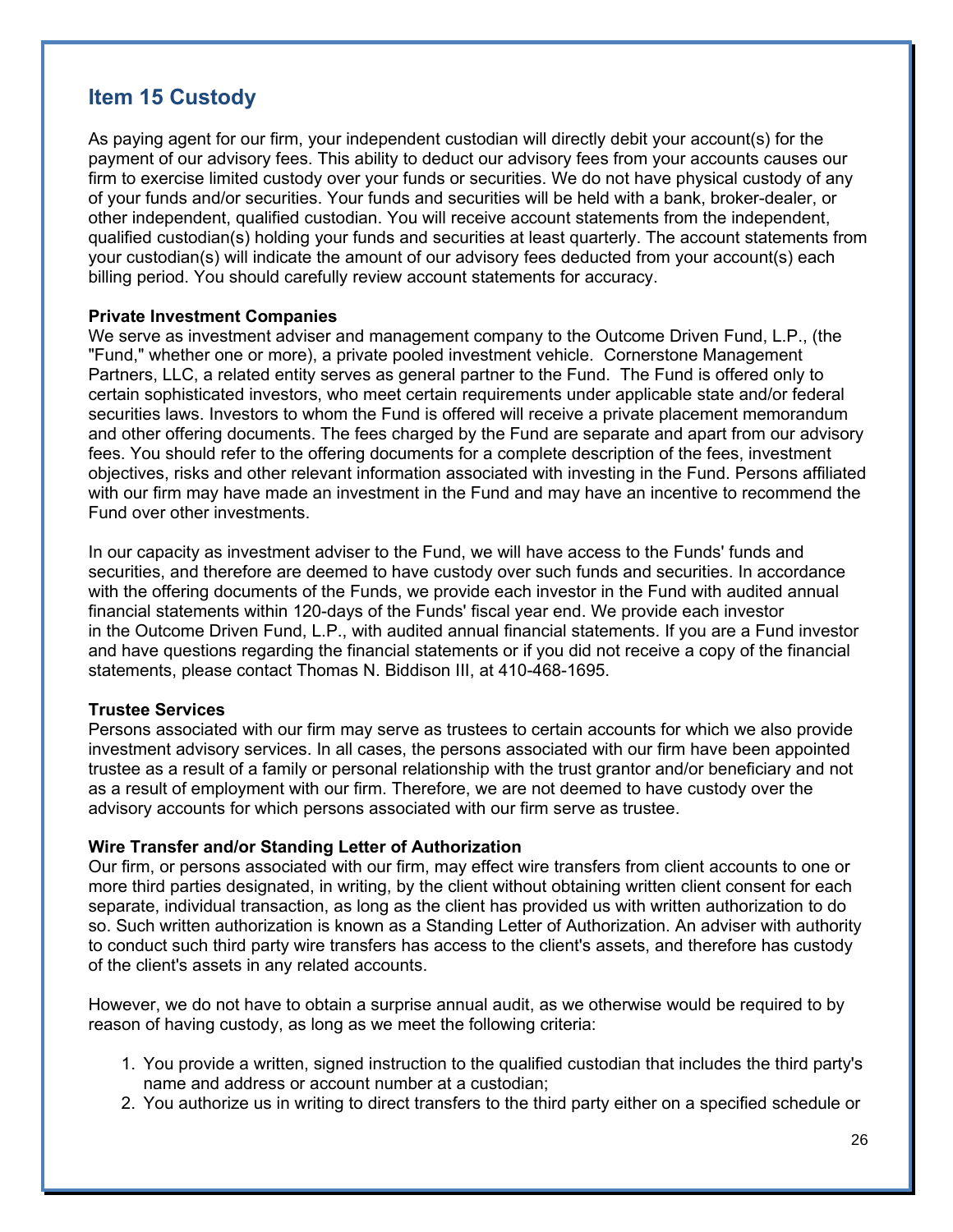from time to time;

- 3. Your qualified custodian verifies your authorization (e.g., signature review) and provides a transfer of funds notice to you promptly after each transfer;
- 4. You can terminate or change the instruction;
- 5. We have no authority or ability to designate or change the identity of the third party, the address, or any other information about the third party;
- 6. We maintain records showing that the third party is not a related party to us nor located at the same address as us; and
- 7. Your qualified custodian sends you, in writing, an initial notice confirming the instruction and an annual notice reconfirming the instruction.

We hereby confirm that we meet the above criteria.

## **Item 16 Investment Discretion**

You may grant our firm discretion over the selection and amount of securities to be purchased or sold for your account(s) without obtaining your consent or approval prior to each transaction. You may specify investment objectives, guidelines, and/or impose certain conditions or investment parameters for your account(s). For example, you may specify that the investment in any particular stock or industry should not exceed specified percentages of the value of the portfolio and/or restrictions or prohibitions of transactions in the securities of a specific industry or security. Please refer to the *Advisory Business* section in this brochure for more information on our discretionary management services.

If you enter into non-discretionary arrangements with our firm, we will obtain your approval prior to the execution of any transactions for your account(s). You have an unrestricted right to decline to implement any advice provided by our firm on a non-discretionary basis.

## **Item 17 Voting Client Securities**

#### **Proxy Voting**

We vote proxies as a courtesy to our clients when requested. In the event you wish to direct our firm to vote proxies on your behalf, please note that we will always vote with the recommendations of the Board.

We keep certain records required by applicable law in connection with our proxy voting activities. You may obtain information on how we voted proxies by making a written or oral request to our firm.

## **Item 18 Financial Information**

We have not filed a bankruptcy petition at any time in the past ten years.

## **Item 19 Requirements for State-Registered Advisers**

We are a federally registered investment adviser; therefore, we are not required to respond to this item.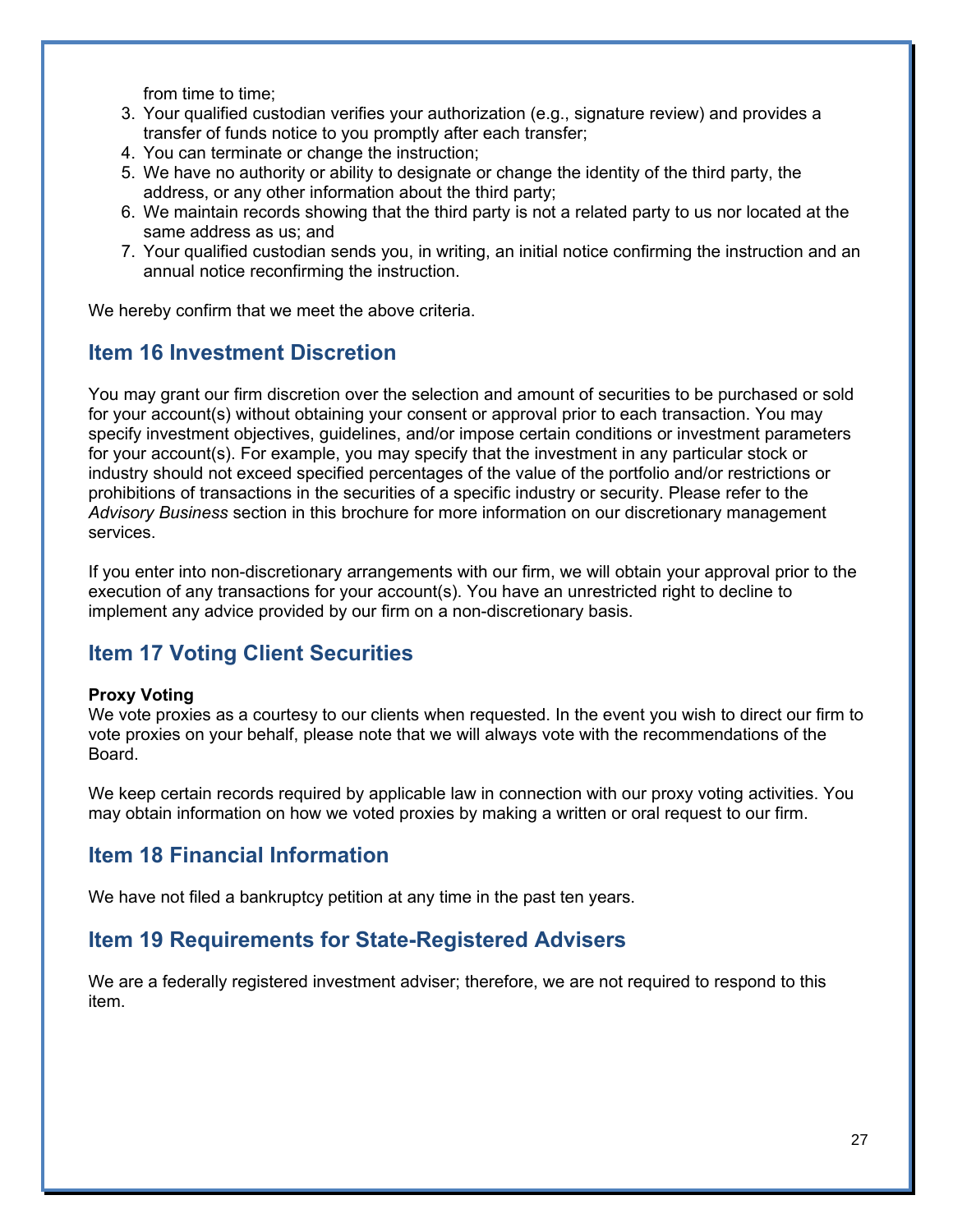## **Item 20 Additional Information**

#### **Your Privacy**

We view protecting your private information as a top priority. Pursuant to applicable privacy requirements, we have instituted policies and procedures to ensure that we keep your personal information private and secure.

We do not disclose any non-public personal information about you to any non-affiliated third parties, except as permitted by law. In the course of servicing your account, we may share some information with our service providers, such as transfer agents, custodians, broker-dealers, accountants, consultants, and attorneys.

We restrict internal access to non-public personal information about you to employees, who need that information in order to provide products or services to you. We maintain physical and procedural safeguards that comply with regulatory standards to guard your non-public personal information and to ensure our integrity and confidentiality. We will not sell information about you or your accounts to anyone. We do not share your information unless it is required to process a transaction, at your request, or required by law.

You will receive a copy of our privacy notice prior to or at the time you sign an advisory agreement with our firm. Thereafter, we will deliver a copy of the current privacy policy notice to you on an annual basis. Please contact our main office at the telephone number on the cover page of this brochure if you have any questions regarding this policy.

#### **Trade Errors**

In the event a trading error occurs in your account, our policy is to restore your account to the position it should have been in had the trading error not occurred. Depending on the circumstances, corrective actions may include canceling the trade, adjusting an allocation, and/or reimbursing the account. If a trade error results in a profit, the trade error will be corrected in the trade error account of the executing broker-dealer and you will not keep the profit.

#### **Class Action Lawsuits**

We do not determine if securities held by you are the subject of a class action lawsuit or whether you are eligible to participate in class action settlements or litigation nor do we initiate or participate in litigation to recover damages on your behalf for injuries as a result of actions, misconduct, or negligence by issuers of securities held by you.

#### **IRA Rollover Considerations**

As part of our investment advisory services to you, we may recommend that you withdraw the assets from your employer's retirement plan and roll the assets over to an individual retirement account ("IRA") that we will manage on your behalf. If you elect to roll the assets to an IRA that is subject to our management, we will charge you an asset based fee as set forth in the agreement you executed with our firm. This practice presents a conflict of interest because persons providing investment advice on our behalf have an incentive to recommend a rollover to you for the purpose of generating fee based compensation rather than solely based on your needs. You are under no obligation, contractually or otherwise, to complete the rollover. Moreover, if you do complete the rollover, you are under no obligation to have the assets in an IRA managed by our firm.

Many employers permit former employees to keep their retirement assets in their company plan. Also, current employees can sometimes move assets out of their company plan before they retire or change jobs. In determining whether to complete the rollover to an IRA, and to the extent the following options are available, you should consider the costs and benefits of: